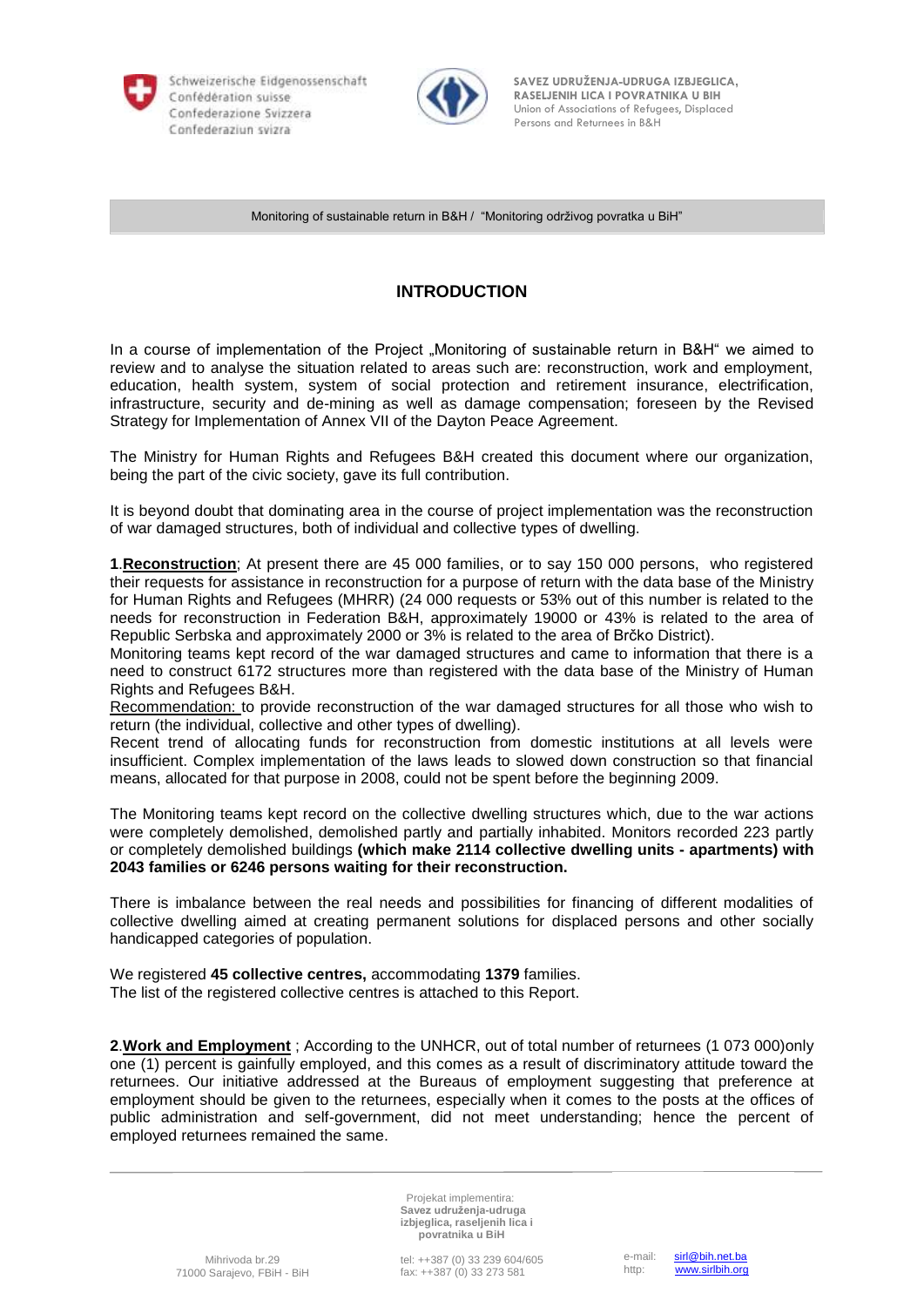

Schweizerische Eidgenossenschaft **Confederaziun svizra** Persons and Returnees in B&H



 **SAVEZ UDRUŽENJA-UDRUGA IZBJEGLICA, RASELJENIH LICA I POVRATNIKA U BIH RASELJENIH LICA I POVRATNIKA U BIH** Confederazione Svizzera **by Confederazione Svizzera** Union of Associations of Refugees, Displaced

We stress as the positive example a practice of the Federal Institute for Employment which provided significant financial means for start-up of small businesses; during Year 2008 350 applicants had received the funds. The Union of Associations of Refugees, Displaced Persons and Returnees (the Union of Associations, in a further text) on its own initiative organized for monitors to distribute, as a voluntary work, requested application and requests forms for a/m funds on the field.

**3**.**Education**; The generally negative feeling and attitudes in society, and especially among the returnees due to their inability to influence and improve the situation, remains to be the challenge and demands for engagement of all segments of society involved with education. The attempts of the civil sector, via competent ministries, to harmonise educational programmes, to cancel "two schools under the same roof", to remove religious symbols and school names were partly accomplished, depending on the location.

The Recommendation noted necessity to implement the stipulations of the Revised Strategy for Implementation of Annexe VII, Dayton Peace Agreement which determined this area of action on the principles of non-discrimination and protection of human rights.

**4.Health**; The general intent to ensure for universal health insurance coverage by using the legislation on the health insurance unfortunately was not yet implemented in practice. Officially there is signed Agreement between the Funds of FB&H, RS and Brcko District on providing medical care to all returnees and ensuring their equality with domicile population, however that Agreement is not in implementation due to the objective reasons. Namely, problem lies in the fact that great number of returnees is not registered at the place of return thus they cannot exercise their right to medical care. The Agreement on medical care was disrespected on several occasions. There was a meeting organized at the Ministry of Civil Affairs B&H which is competent for this topic. We pointed out to the system's deficiency as well as on the complex manner the state is organized which lead to complete discrimination of returnees when it comes to enjoying the right to the medical care.

**5**. **Social protection and retirement insurance;** the system of the retirement & disability insurance is determined by the entity's legislation, being burdened by the same problems as it is the case with the health insurance. The returnees are hardly giving up on the benefits and allowances they were receiving from the other entity, thus loosing the entitlements at the entity of return.

**6**.**Electrification;** At present, in Bosnia and Herzegovina, there are 2600 housing units located in 65 municipalities which are not connected to the power-supply grid and where returnees are living "in the dark" from two to six years, somewhere even for ten years by now. Following the Public call of the Ministry for Human Rights and Refugees B&H which (with assistance of the Union of Associations of Refugees, Displaced Persons and Returnees B&H in distributing it) was distributed to the municipalities which applied for the projects of electrification, during the next three years there will be works on electrification of the places of return. However this means that there will be some among those places of return that will be supplied with the electricity three years from now.

**7**. **Safety and De-mining;** In order to get actively involved into process as associates, we put ourselves to disposal of Mercy Corps working on de-mining projects. The scope of our activities was in supplying them with information and data on municipalities where there were casualties among the minority returnees who got injured by mines and explosive devices. This is ongoing cooperation. The Law on Anti-mine Action of B&H and the B&H Strategy on Anti-mine Action 2009-2019 are in a process of adoption.

**8**.**Infrastructure**; While visiting municipalities of return in B&H, Monitors of the Union of Associations established the system of work in determining the status of road and water-supplying grid, both on the local and the regional level. Analyses of related questionnaire resulted in knowledge on unsatisfactory condition of the regional roads but also that very little was invested into construction of local roads, which remain to be macadam and impassable roads. On the request of the Ministry for Human Rights and Refugees and the Commission for Refugees and Displaced Persons of B&H, the Union of Associations worked on defining the number of returnees not being supplied with the electricity, road and water-supplying network. The Union of Associations obtained information from the local associations, monitors, and local community offices and submitted them to the competent authorities.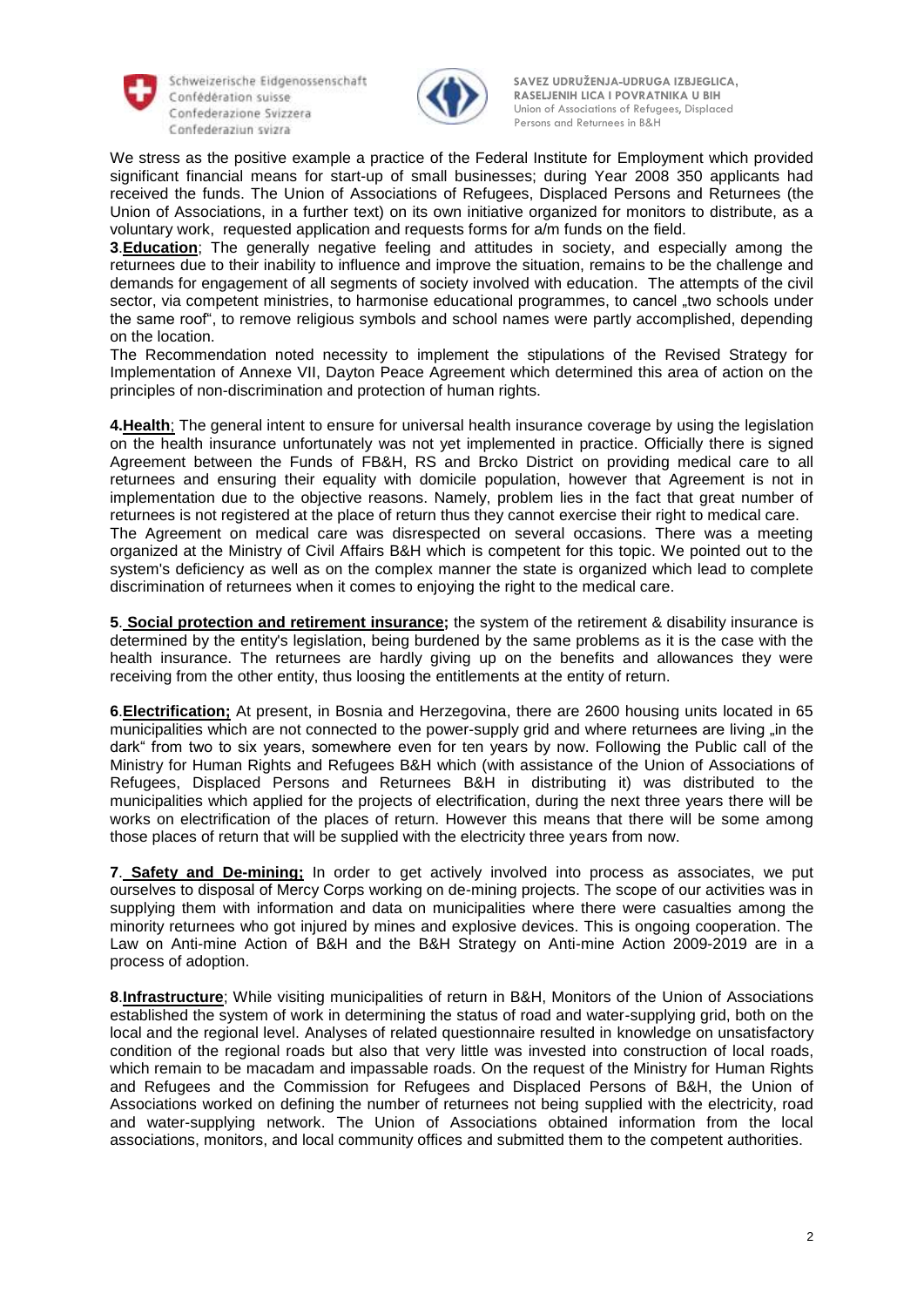

Schweizerische Eidgenossenschaft Confederaziun svizzera<br>Confederaziun svizza



 **SAVEZ UDRUŽENJA-UDRUGA IZBJEGLICA, RASELJENIH LICA I POVRATNIKA U BIH RASELJENIH LICA I POVRATNIKA U BIH Confederazione Svizzera 1989** Union of Associations of Refugees, Displaced

**9**.**Damage Compensation;** Beside the right on free return and repossession of property, Annex VII of DPA guaranteed the right to all refugees and displaced persons on compensation for the property which cannot be repossessed. It is still early to talk on establishing the Fund for compensation for the damages caused by war actions, even though this Fund was foreseen by Dayton Peace Agreement. The state Bosnia and Herzegovina, due to its financial difficulties and allocations for other purposes, is not able to establish a/m Fund. In our communications with the Ministry for Human Rights and Refugees B&H we have been informed on the possibility of allocating funds for this purpose, but the form, the manner and office competent for distributing financial means were not defined as yet.

## **CONTENT**

| Cooperation with the Ministry for Human Rights and Refugees B&H 5                      |
|----------------------------------------------------------------------------------------|
| Cooperation with the Commission for refugees and displaced Persons in B&H 6            |
|                                                                                        |
| Activities of the local associations of the Union of Associations of Displaced Persons |
|                                                                                        |
|                                                                                        |
| Participation of the Union of Associations in the consultative process with regard to  |
|                                                                                        |
|                                                                                        |
|                                                                                        |
|                                                                                        |
|                                                                                        |
|                                                                                        |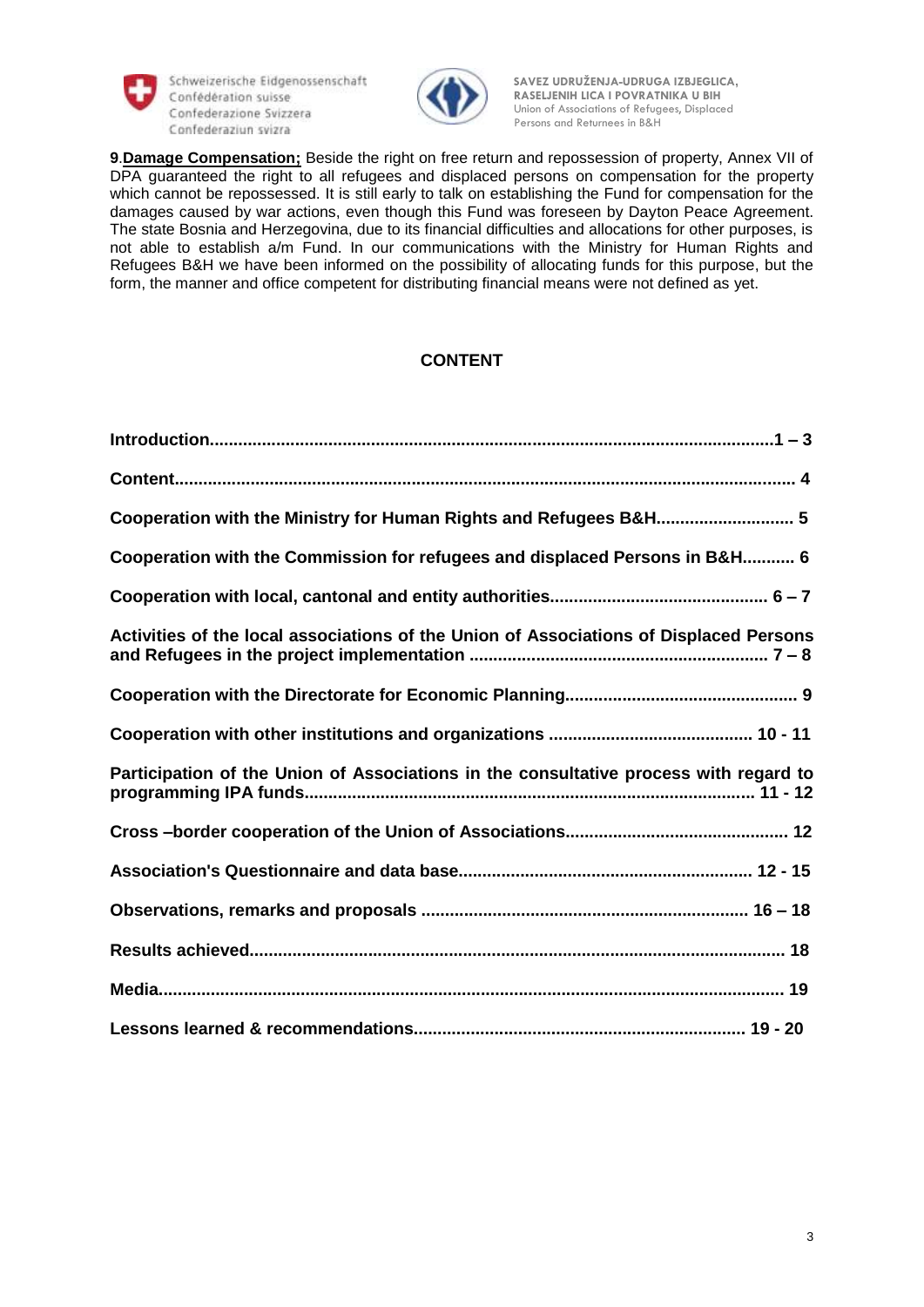



| <b>Project Title</b>                                                                           | « Monitoring of sustainable return in Bosnia and Herzegovina »                                                                                                                                                                                                                                                  |
|------------------------------------------------------------------------------------------------|-----------------------------------------------------------------------------------------------------------------------------------------------------------------------------------------------------------------------------------------------------------------------------------------------------------------|
| Project<br>duration                                                                            | $01.02.2008 - 31.12.2010$ . (three years)                                                                                                                                                                                                                                                                       |
| <b>Financed by</b>                                                                             | The Government of Switzerland                                                                                                                                                                                                                                                                                   |
|                                                                                                | (Swiss Agency for Development and Cooperation; SDC)                                                                                                                                                                                                                                                             |
| Project<br><b>Carrier</b>                                                                      | Union of Associations of Refugees, Displaced Persons and returnees, B&H (SIRL BIH).<br>Partners in implementation of the project are 93 organizations – members of SIRL, organized within five (5)<br>regional centres (Banja Luka, Zvornik, Tuzla, Mostar and Goražde).                                        |
|                                                                                                | Programme Report for a period 01. 07.2008 - 31.12.2008                                                                                                                                                                                                                                                          |
|                                                                                                |                                                                                                                                                                                                                                                                                                                 |
|                                                                                                | During reporting period 10 meetings were held with representatives of the Ministry for Human Rights and<br>Refugees B&H.                                                                                                                                                                                        |
|                                                                                                | Activities were carried out in continuity and in a organized manner, and they were related to the<br>following:                                                                                                                                                                                                 |
|                                                                                                | Defining the real need for reconstruction of war-damaged dwelling structures on a field                                                                                                                                                                                                                         |
|                                                                                                | Initiating allocation of financial means, so called FUNDS FOR INTERVENTION for a purpose of<br>providing employment opportunities for returnees                                                                                                                                                                 |
|                                                                                                | Organizing meetings at 10 sub-groups working on a preparation of the Revised Strategy for<br>Implementation of Annex VII of the Dayton Peace Agreement                                                                                                                                                          |
| Cooperation<br>with the<br><b>Ministry of</b><br>Human<br><b>Rights and</b><br><b>Refugees</b> | Exchange of opinions on a work of the Municipal Commissions for selection of beneficiaries of the<br>programmes of assistance in reconstruction of war-damaged dwelling units (57 municipalities where<br>the Ministry for Human Rights and Refugees B&H implemented projects during Year 2008)                 |
|                                                                                                | Appointment of representatives of the local non-governmental organizations to the a/m Municipal<br>Commissions                                                                                                                                                                                                  |
|                                                                                                | Implementation of the Memorandum between the Ministry for Human Rights and Refugees B&H<br>and the Union of Associations and stronger position of civic society at both levels - the state level<br>and the level of local communities                                                                          |
|                                                                                                | Follow up and implementation of the Memorandum between the Union of Associations and 61<br>municipalities in B&H                                                                                                                                                                                                |
|                                                                                                | Consultations regarding implementation of the Instructions on the procedures and a manner of<br>selection of beneficiaries of aid programmes and the projects of reconstruction of dwelling units,<br>presented in written form as well as in verbal communication with the Minister and Minister<br>Assistants |
|                                                                                                | Lobbying against closure of the Ministry for Human Rights and Refugees B&H, that was proposed<br>during parliamentary proceeding by Mr. Milorad Živković, the member of the Parliament                                                                                                                          |
|                                                                                                | The Union of Associations addressed 140 e-mails and 42 letters to the members of the parliament<br>explaining the importance of the Ministry and its existence                                                                                                                                                  |
|                                                                                                | Organizing Jubilee of 15 years of work of the association, where the Ministry for Human Rights and<br>Refugees B&H was one of the sponsors                                                                                                                                                                      |
|                                                                                                | On the initiative of the Union of Associations, organizing joint meeting "Where the return in B&H<br>goes to? ". This subject attracted attention of donor SDC, representatives of domestic and<br>international institutions (UNDP, UNHCR, Ombudsmen, the Association for Endangered Nations,<br>OSCE, etc.)   |
|                                                                                                |                                                                                                                                                                                                                                                                                                                 |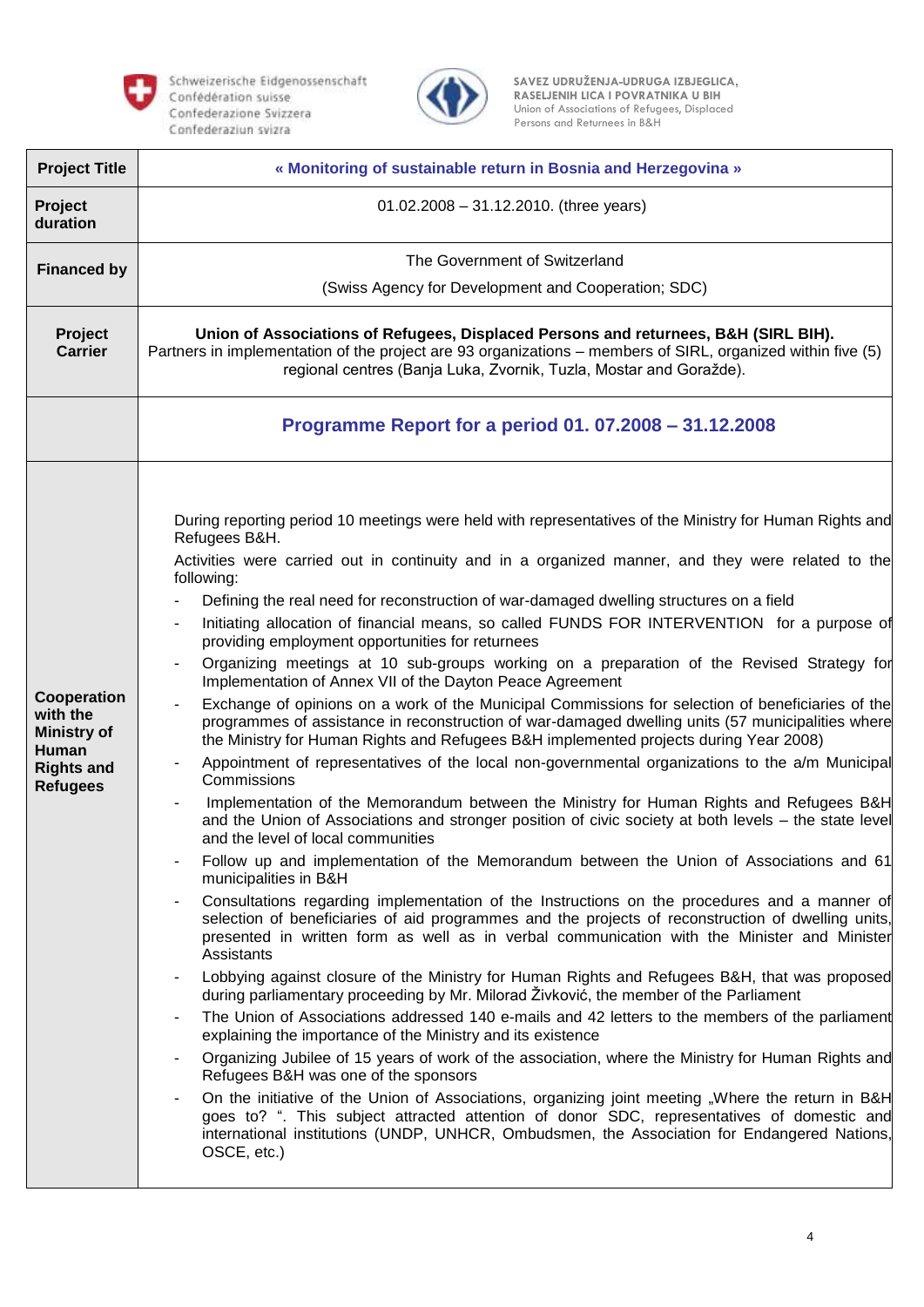



| Cooperation<br>with the<br><b>Commission</b><br>for Refugees<br>and<br><b>Displaced</b><br><b>Persons</b><br><b>B&amp;H</b> | Authorized representative of the Union of Associations regularly attended the meetings of the Commission<br>for Refugees and Displaced Persons B&H. Four sessions of the Commission for Refugees and displaced<br>Persons B&H were held during past period. For every session there was prepared working material that<br>was presented by the SIRL/member of the Commission in the role of observer, and who also distributed the<br>material to the members of the Commission for Refugees and Displaced Persons B&H.<br>On the bases of information, initiatives and proposals from the field submitted by monitors, local<br>associations and representatives of the civic society, we submitted written and verbal proposals to the<br>members of the Commission (Mr. S.Halilović, Mr. D.Kovač, Mr. D.Čordaš, Mr. M.Jovanović, Mr.<br>O.Branković, Mr. M.Dragičević, Mr. E.Mušić and Mr. N.Herceg).<br>Activities were carried out in the following fields:<br>-reconstruction (individual dwelling units, collective dwelling)<br>-infrastructure<br>-employment of returnees<br>-reconstruction of schools<br>The assistance to the socially handicapped by using the funds for intervention. |  |  |  |  |  |  |  |
|-----------------------------------------------------------------------------------------------------------------------------|------------------------------------------------------------------------------------------------------------------------------------------------------------------------------------------------------------------------------------------------------------------------------------------------------------------------------------------------------------------------------------------------------------------------------------------------------------------------------------------------------------------------------------------------------------------------------------------------------------------------------------------------------------------------------------------------------------------------------------------------------------------------------------------------------------------------------------------------------------------------------------------------------------------------------------------------------------------------------------------------------------------------------------------------------------------------------------------------------------------------------------------------------------------------------------------------------|--|--|--|--|--|--|--|
|                                                                                                                             | We submitted our opinion in written with regard to the allocation and defining criterion for allocation of the<br>financial means of the Ministerial Council for Year 2008, earmarked for reconstruction of dwelling<br>structures.                                                                                                                                                                                                                                                                                                                                                                                                                                                                                                                                                                                                                                                                                                                                                                                                                                                                                                                                                                  |  |  |  |  |  |  |  |
|                                                                                                                             | So far we never noticed that financial means allocated for return were distributed on the bases of national<br>key, but they were allocated according to the needs of the returnees.                                                                                                                                                                                                                                                                                                                                                                                                                                                                                                                                                                                                                                                                                                                                                                                                                                                                                                                                                                                                                 |  |  |  |  |  |  |  |
|                                                                                                                             | The Project Team intervened with the Commission for Refuges B&H which proposed the allocation by the<br>national key. We also addressed the Ministry for Human Rights and Refuges B&H with a warning, saying it<br>could not be permitted to abuse the Budget in such a way. We intervened with the NGO Council asking for<br>their support in preventing that tax payer's money is used for buying votes (the local elections were held in<br>Year 2008).                                                                                                                                                                                                                                                                                                                                                                                                                                                                                                                                                                                                                                                                                                                                           |  |  |  |  |  |  |  |
|                                                                                                                             | We pointed out to the corruption in the municipal commissions for reconstruction of dwelling structures (this<br>was confirmed by Mr. Davor čordaš who said that half of the people paid for their donation, meaning that<br>some of the MEMBERS OF THE MUNICIPAL COMMISSIONS ASKED FOR MONEY so to include<br>beneficiaries on the priority lists and have their houses repaired.                                                                                                                                                                                                                                                                                                                                                                                                                                                                                                                                                                                                                                                                                                                                                                                                                   |  |  |  |  |  |  |  |
|                                                                                                                             | We requested for principled implementation of the Instruction so that the local NGOs which were dealing<br>with the problem of return would have a chance to participate, instead having participating ad hoc<br>established NGOs, registered by the local authorities in order to formally implement the Instruction.                                                                                                                                                                                                                                                                                                                                                                                                                                                                                                                                                                                                                                                                                                                                                                                                                                                                               |  |  |  |  |  |  |  |
|                                                                                                                             | In 86 municipalities, the Union of Associations appointed the representatives of the local<br>associations as members of the Municipal Commissions for selection of beneficiaries of aid<br>programmes and the projects of reconstruction.                                                                                                                                                                                                                                                                                                                                                                                                                                                                                                                                                                                                                                                                                                                                                                                                                                                                                                                                                           |  |  |  |  |  |  |  |
| Cooperation<br>with the<br>local,                                                                                           | Bearing on mind that the Ministry for Human Rights and Refugees B&H implemented the projects<br>in 57 municipalities we offered our members of the local non-governmental organizations. We have<br>received positive response from 31 municipalities.                                                                                                                                                                                                                                                                                                                                                                                                                                                                                                                                                                                                                                                                                                                                                                                                                                                                                                                                               |  |  |  |  |  |  |  |
| cantonal<br>and entity<br><b>authorities</b>                                                                                | 10 municipalities appointed our representatives even if those municipalities at the moment are not<br>٠<br>implementing projects of reconstruction;                                                                                                                                                                                                                                                                                                                                                                                                                                                                                                                                                                                                                                                                                                                                                                                                                                                                                                                                                                                                                                                  |  |  |  |  |  |  |  |
|                                                                                                                             | 17 municipalities responded negatively.                                                                                                                                                                                                                                                                                                                                                                                                                                                                                                                                                                                                                                                                                                                                                                                                                                                                                                                                                                                                                                                                                                                                                              |  |  |  |  |  |  |  |
|                                                                                                                             | The characteristic of the cooperation with the local authorities is a positive attitude toward the civic<br>٠<br>society (in the Municipality Ključ there is established Coordinating Body of Non-government<br>Organizations which participated in creating the Municipal Budget 2009; Municipality Jajce is<br>opening the office for cooperation with NGOs etc.)                                                                                                                                                                                                                                                                                                                                                                                                                                                                                                                                                                                                                                                                                                                                                                                                                                  |  |  |  |  |  |  |  |
|                                                                                                                             | Previous cooperation between the Union of Associations and the local authorities resulted in<br>signing Memorandum of Understanding with 61 municipalities. The subject of Memorandum is to                                                                                                                                                                                                                                                                                                                                                                                                                                                                                                                                                                                                                                                                                                                                                                                                                                                                                                                                                                                                          |  |  |  |  |  |  |  |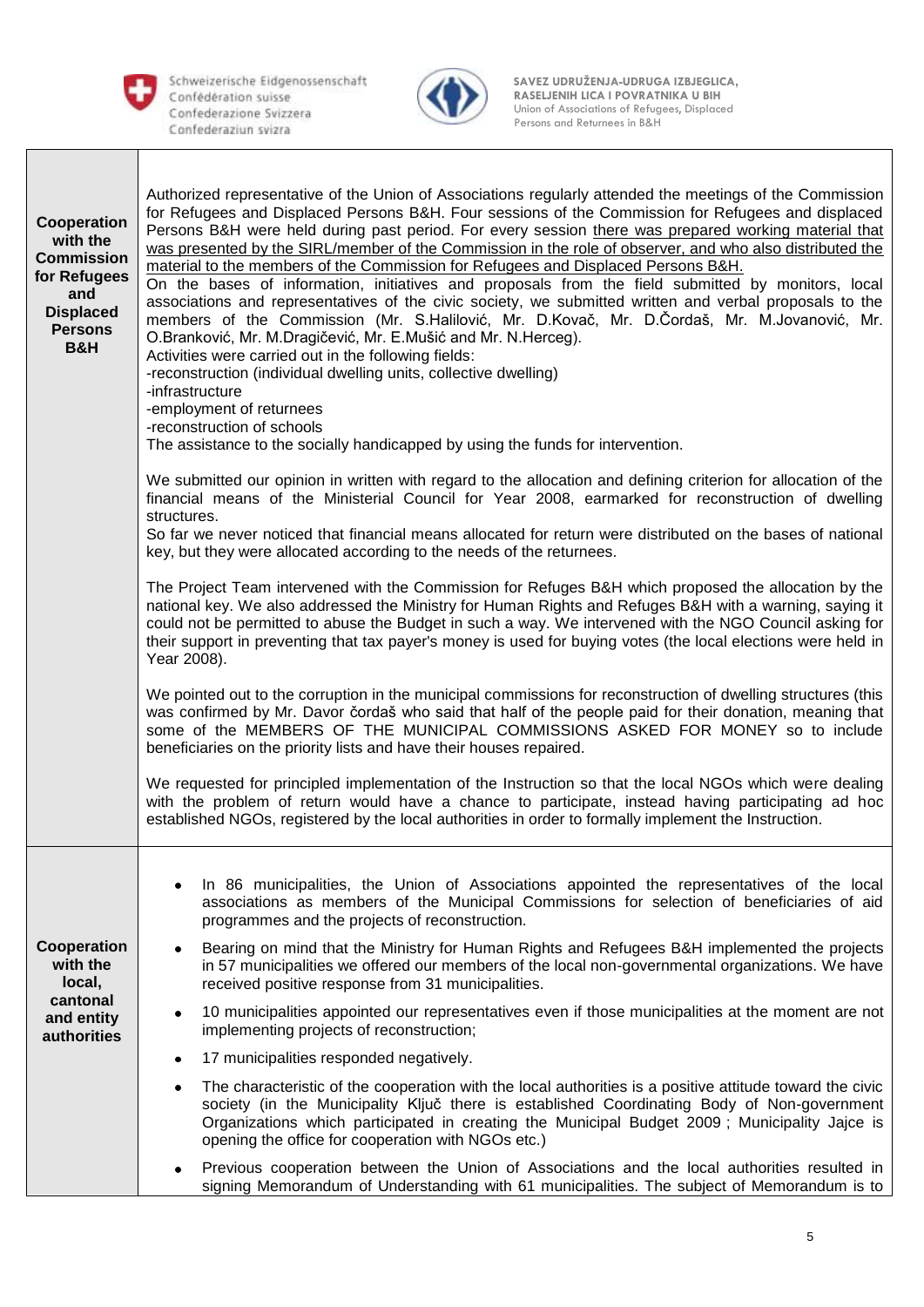

Schweizerische Eidgenossenschaft Persons and Returnees in B&H<br>Confederaziun svizra



 **SAVEZ UDRUŽENJA-UDRUGA IZBJEGLICA, RASELJENIH LICA I POVRATNIKA U BIH RASELJENIH LICA I POVRATNIKA U BIH** Confederazione Svizzera **by Confederazione Svizzera** Union of Associations of Refugees, Displaced

arrange mutual relationship in implementation of the program of sustainable return to municipalities.

- Letters were sent to 121 local communities where the Union of Associations would like to extend cooperation with the local communities; realization of this request is expected at the end of February.
- Out of 10 existing Cantons in Federation B&H, we are formally participating in the work of the Commission of the M**inistry for Work, Social Policy, Displaced Persons and Refugees of Canton Sarajevo for the area of East Bosnia.** The Commission for selection of beneficiaries of the project "Return to East Bosnia, municipalities: Višegrad, Rudo, Čajniče, Sokolac, Han Pijesak, Rogatica, Pale, Novo Goražde, Prača held six meetings (04.07., 08.07., 14.07., 15.07., 21.07. and 20.08.2008), the Table with information is attached to this report.

We repeated our request for co-financing for the project "Monitoring of sustainable return in **B&H" and addressed competent ministries in entities, Brčko District and municipalities of the Canton Sarajevo,** in attempt to ensure co-financing for Year 2009.

**On the entity level, the Association of Refugees, Displaced Persons and Returnees B&H conducted the following activities:**

**We presented the Project "Monitoring of sustainable return in B&H" to the Federal Ministry for Refugees. After completed procedure, the project was supported with purchase of vehicle.** 

- There was a meeting with representatives of the **Federal Ministry for Agriculture, Water and Forestry**. **The future cooperation between the Union of Associations and the Ministry for Agriculture, Water and Forestry was agreed on that occasion and it will be related to the info campaign for the returnees, applications for incentive measure in agriculture, use of stimulus for getting bank loans (re-programming interest rates in the banks)** and other measures. In a coming period all those mentioned measures (submitting application, incentives in agriculture) will be implemented in cooperation with the Union of Associations which **will have promotive role and inform the citizens employed in agriculture on how they could become potential beneficiaries of the incentive measures.** 
	- **At the meeting with the representatives of the Ministry for Agriculture, Water and Forestry and Brčko District** we spoke about the implementation of the programme and expenditures of the financial means and the criterion for allocation of the financial means titled «incentives for agriculture» defined in the Budget 2008 of the Federation B&H. On that occasion it was stressed that, for the Year 2008, the Federation B&H provided amount of 52 650 000 KM along with the approximately 15 000 000 from the Cantonal Budgets, while Republic Serbska allocated 80 000 000 KM for that purpose.
	- **Meeting at the Ministry of Agriculture, Water and Forestry of Republic Serbska:** meeting was held with Assistant Minister Mr. Zoran Kovačević. Measures of the Government of RS related to the socially underdeveloped areas and rural development were presented at the meeting. At the moment in the sector of agriculture there is ongoing effort on registering 30.000 farms (one of preconditions for getting incentive is to have farm registered). The document on cooperation of both (entity) competent ministries and Brčko District within the Strategy for Development of Agriculture and Rural Development was signed. Mr. Kovačević supported **the work of the Union of Associations and requested us to get actively involved with the campaign that will inform the citizenry and the local community. The Association will follow up on the work of the competent ministry's sectors and then inform the citizens on the field on different form of incentives.**
	- The **Memorandum on Cooperation between the Union of Associations and the Federal Institute for Agriculture** was signed in the premises of a/m Institute. This Memorandum is related to creating **attractive ambiance in rural areas of Bosnia and Herzegovina for the households**

## **Cooperation with local, cantonal and entity's authorities**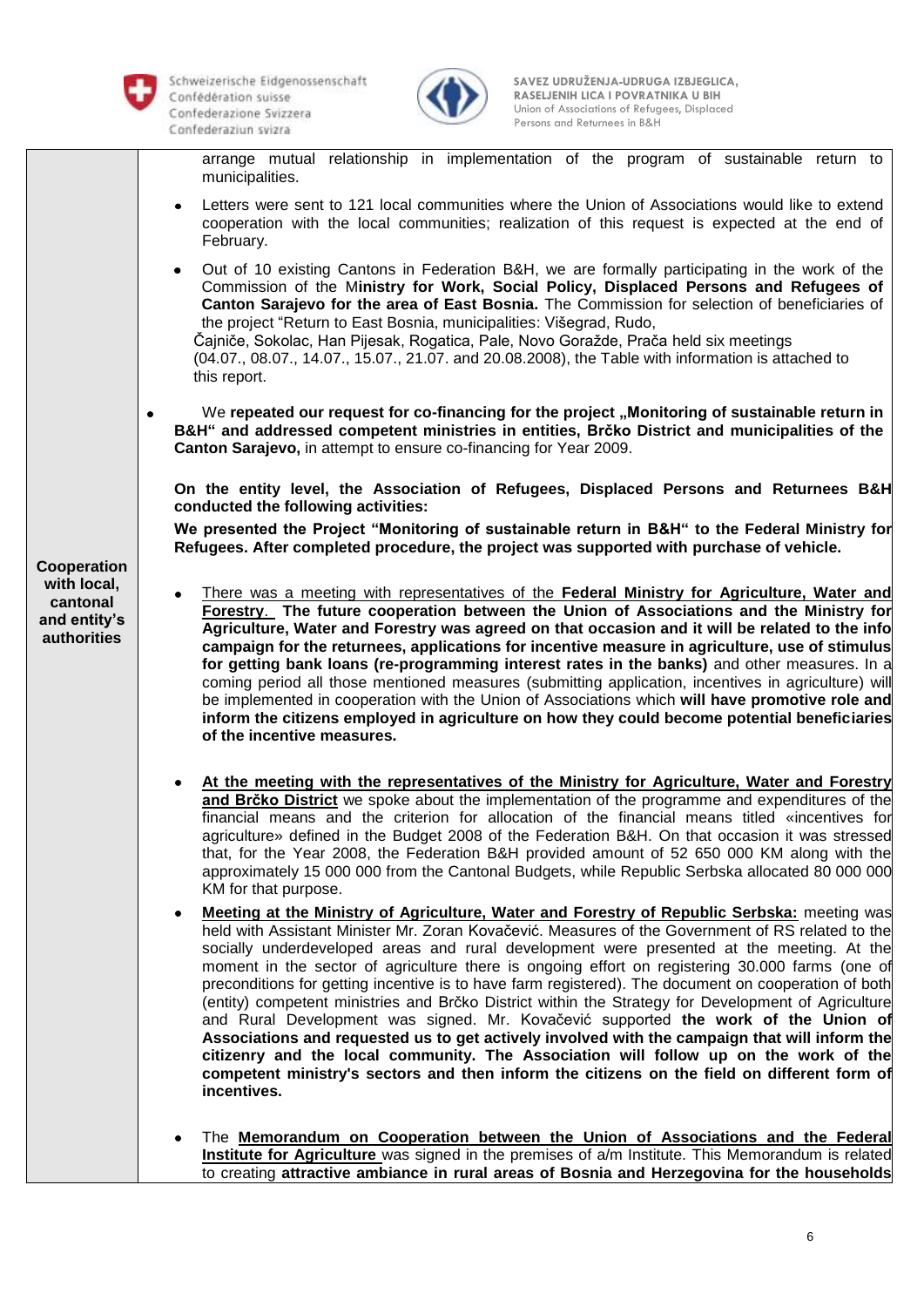



|                                                                             | which are having appropriate conditions to make living on agriculture, through equipping the<br>agricultural sector to become the profitable economy.                                                                                                                                                                                                                                                                                                                                                                                                                                                                                                                                                                                                                                                                                                                                                                                              |
|-----------------------------------------------------------------------------|----------------------------------------------------------------------------------------------------------------------------------------------------------------------------------------------------------------------------------------------------------------------------------------------------------------------------------------------------------------------------------------------------------------------------------------------------------------------------------------------------------------------------------------------------------------------------------------------------------------------------------------------------------------------------------------------------------------------------------------------------------------------------------------------------------------------------------------------------------------------------------------------------------------------------------------------------|
|                                                                             | Meeting at the Federal Institute for Retirement and Disability Insurance: At the meeting we<br>٠<br>spoke with the Assistant Director Mr. Sulejman Garib. The aim of the meeting was to follow up on<br>implementation of the legislation in the area of retirement and disability insurance in the Federation<br>B&H. We spoke about draft Strategy for Reform of the Retirement System in the Federation<br>B&H which foresees introduction of three pillars of insurance. Mr. Garib stressed that, unless<br>we introduce new forms of retirement and disability insurance system, due to the fact that we have<br>approximately 10.000 new retirees (in total 330.000) the existing type of insurance will not last much<br>longer. The present reform aims at creating retirement system that will best fit our social and<br>economic system and be the best solution that will provide for more perspective future for the new<br>retirees. |
| <b>Activities of</b><br>local                                               | Contacts with other associations in aim of extending the membership list of the Union of<br>$\bullet$<br>Associations.                                                                                                                                                                                                                                                                                                                                                                                                                                                                                                                                                                                                                                                                                                                                                                                                                             |
| associations<br>of the Union<br>of<br><b>Associations</b><br><b>B&amp;H</b> | Result: The Union of Association's membership list was enriched with 22 associations as follows:<br>Association of women «Kruna» B.Krupa, Association of citizens who assist to community «Sunce»<br>Bugojno, Association «GIRE» Sokolac, Association of citizens Han Pijesak, Association for sustainable<br>return to the Municipality Cajnice, Association of women «FEMINA» Fojnica, RO Association of Refugees<br>and Dispalced Persons Glamoč and Youth Education Centre Ribnik, as well as the network of 14<br>associations - non-governmental organization from the Municipality Ključ.                                                                                                                                                                                                                                                                                                                                                   |
| <b>Activities of</b><br>local                                               | Contacts and cooperation with the members of the Union of Associations in order to appoint<br>representative to the Municipal Commission for selection of beneficiaries for reconstruction of<br>dwelling structures, submitting notes of appointments to the municipalities, contacts with local<br>authorities                                                                                                                                                                                                                                                                                                                                                                                                                                                                                                                                                                                                                                   |
| associations<br>of the Union<br>οf<br><b>Associations</b><br>B&H            | Result: newly appointed members of the Union of Associations were submitted with Memo informing them<br>on their obligation to inform the Headquarters of the Association in detail on every meeting of the Municipal<br>Commission. The information is to contain work report, content of the meeting and all the attachments (lists<br>of beneficiaries etc.).                                                                                                                                                                                                                                                                                                                                                                                                                                                                                                                                                                                   |
|                                                                             | Constant contacts brought the following results; The members of the Union of Associations were<br>proposed to 86 municipalities, out of which, according to the last check, the appointments were accepted<br>in 41 municipalities (31 one out of those are from the list of the State Commission). We have<br>received 17 negative responses related to appointment from the municipalities. The reasons for<br>rejection were: Commissions were already formed, not knowing the role of the NGO which meant direct<br>violation of the implementation of the Instruction. Remaining municipalities are mainly in the phase of<br>forming commissions or they do not have a need for one, since the process of reconstruction have been<br>completed in their respective areas. The municipalities who did not sent back information on appointment<br>of suggested person will be further contacted in a coming period.                          |
|                                                                             | On the occasion of marking 15 years of successful work, the Union of Associations of Refugees,<br>٠<br>Displaced Persons and Returnees Bosnia and Herzegovina held serial of events in Banja Luka,<br>Tuzla, Brčko, Foča, and Mostar while central event was organized in Sarajevo. The representatives<br>of the local authorities, international organizations, members of the Union of Associations and<br>others were all invited to this event. We presented short films titled: "15 past years"; "The years of<br>return"; "Organization of hope", "Where the return in B&H goes to?"<br>Project Team had significant role in presenting the situation with the process of sustainable return<br>٠<br>by using data base MONITORING.                                                                                                                                                                                                         |
|                                                                             | The general conclusions were as follows:                                                                                                                                                                                                                                                                                                                                                                                                                                                                                                                                                                                                                                                                                                                                                                                                                                                                                                           |
|                                                                             | 1. To include the countries-signatories of the Dayton Peace Agreement into providing means<br>for reconstruction and return and implementation of all obligations that spring from this<br>Agreement, since it is final hour for state signatories Serbia and Republic Croatia to stop ignoring<br>obligations they accepted, especially in implementation of the Annex VII which is international                                                                                                                                                                                                                                                                                                                                                                                                                                                                                                                                                 |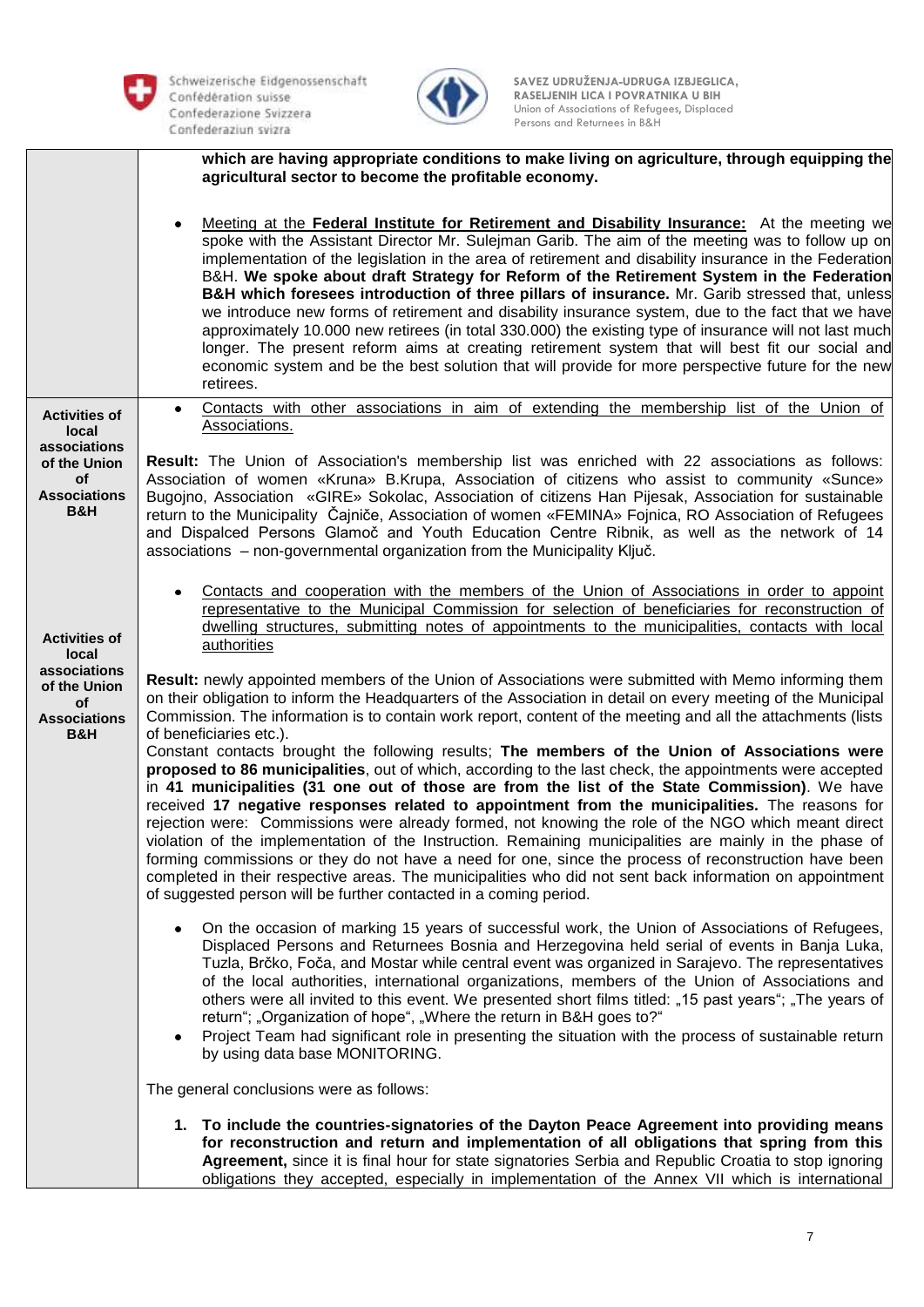

**Directorate** 

Schweizerische Eidgenossenschaft Persons and Returnees in B&H<br>Confederaziun svizra



 **SAVEZ UDRUŽENJA-UDRUGA IZBJEGLICA, RASELJENIH LICA I POVRATNIKA U BIH RASELJENIH LICA I POVRATNIKA U BIH** Confederazione Svizzera **by Confederazione Svizzera** Union of Associations of Refugees, Displaced

document and has installed all European standards in protection of the right of refugees.

- **2.** To form, attached to the Ministry for Human Rights and Refugees B&H, the **special department for economical empowerment of returnees and joint fund for allocating financial means, filled in not only by the competent ministries but also by using financial means coming from process of privatization, industry etc.;**
- **3. to organize urgent meeting with the representatives of the state ministries and entity's competent ministries**, due to the need to have unified action of all those involved into the process of return and in order of getting joint idea on how to best and fastest complete the process;
- **4.** With regard to the whole area of B&H, there is a need for **bigger and more balanced allocation of the financial means for the process of return,** and for defining a dead line until this process will be completed. There is a need to decrease the amount of financial means allocated for reconstruction of dwelling structures and to increase fund allocated to support sustainable return and economic safety;
- **5. to make the process of return more attractive, more interesting to the international representatives but also to domestic institutions through greater number of development projects and activities ;**
- **6. Economic support to returnees in creating jobs,** especially in the cities were evaluated as insufficient – the rule of law in the segments of education, health, employments and others.
- **7. To accelerate the changes on the existing legislation** with regard to improved conditions for exercising the right of returnees on employment, education, health care and social safety. To give better incentives to development of agriculture for small and medium enterprises, to allow for purchase of the past working experience for all persons who, due to the aggravating circumstances were ceased with the work and to **suggest to the local authorities to create high quality programmes for employment of the highly educated young people in the aim of their return and ful**l integration.
- **8. To prevent partial reconstruction of the dwelling units** and to warn donors that such practice will not bring permanent solution for a dwelling problem of returnees, but it makes already existing problems even more complex; To stop financial investments into reconstruction of dwelling structures in the places where there is no return, in order to avoid reconstructing weekend houses.
- **9. Urgent solving of the issue of the collective centres, electrification for 2750 returnee**  households, taking care for 145 000 "homeless persons" or 43 000 families who are waiting **for reconstruction of their pre-war homes;**
- **10. To highlight the problem or to solve the issue of legalization of the newly constructed dwelling structures for refugees into integrated environments,** especially refugees from Croatia who are not in position to reposes their property;
- **11. Special remark is related to violation of the Instructions on a manner of selecting beneficiaries of the aid programmes and reconstruction of dwelling units, as well as on the work of the Municipal Commissions for selection of the beneficiaries of assistance.** With that regard we demand for appointment of the suggested members of the Union of Associations of returnees to be accepted instead having persons who even do not live on respective areas being involved in the work. It was concluded that this problem could be solved only on systematic manner in cooperation with the Ministry for Human rights and Refugees B&H.
- **12.** All mentioned conclusion lead to realizing a need that **the Union of Associations should get involved in the work on re-defining Annex VII of the Dayton Peace Agreement and commence with the** implementation of the Project "Ordinary citizen may affect the change of the Constitution B&H".

**Cooperation with the**  Directorate for Economic Planning (DEP) decided to conduct SWOT workshops on subjects of social inclusion, competition, macro economy, employment and sustainable development in which the Union of Associations was active participant. Numerous relevant state and entity's institutions were involved in the work of SWOT workshops as well as organizations of the civic society and NGO sector, in order to achieve the best possible result. The Union of Associations of Refugees, Displaced Persons and Returnees, as the representative factor in the NGO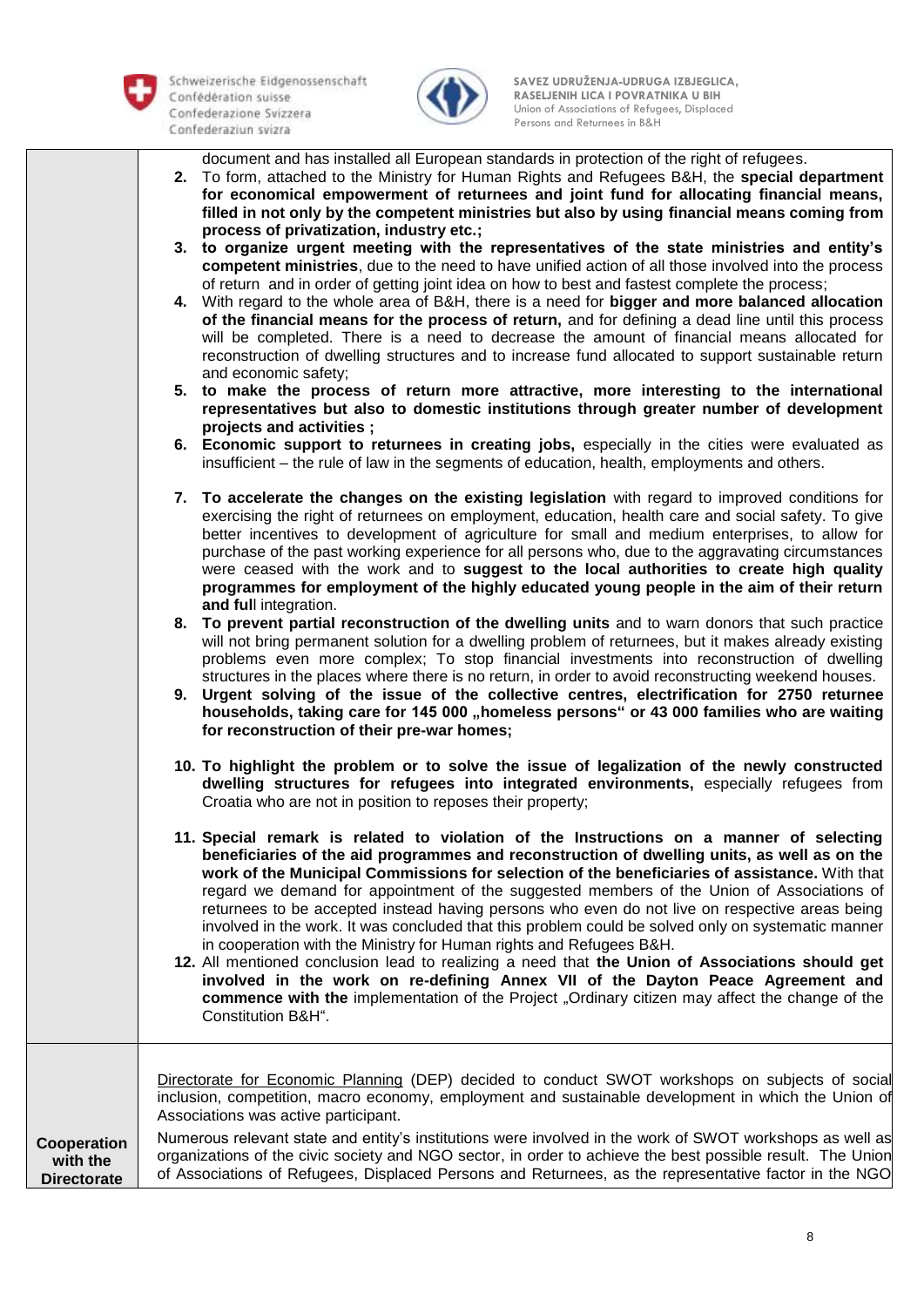

Schweizerische Eidgenossenschaft Persons and Returnees in B&H



 **SAVEZ UDRUŽENJA-UDRUGA IZBJEGLICA, RASELJENIH LICA I POVRATNIKA U BIH RASELJENIH LICA I POVRATNIKA U BIH Confederazione Svizzera 1989** Confederazione Svizzera **1989** Confederazione Svizzera **1989** Confederazione Svizzera **1989** 

| for<br><b>Economic</b><br><b>Planning</b> | sector had decided to take over an important role in work on the Strategy, primarily over the workshops<br>related to «Sustainable development - agriculture and rural development», «Improvements on the<br>retirement policy», and «Employment and Social Policy», bearing on mind that those issues are the<br>primary aims of this project.                                                                                                                                                                                                                                                                                                                                                                                                                                                                                                                                                                                                                                                                                                                                                                                                                                                            |
|-------------------------------------------|------------------------------------------------------------------------------------------------------------------------------------------------------------------------------------------------------------------------------------------------------------------------------------------------------------------------------------------------------------------------------------------------------------------------------------------------------------------------------------------------------------------------------------------------------------------------------------------------------------------------------------------------------------------------------------------------------------------------------------------------------------------------------------------------------------------------------------------------------------------------------------------------------------------------------------------------------------------------------------------------------------------------------------------------------------------------------------------------------------------------------------------------------------------------------------------------------------|
|                                           | - DEP - Round tables on draft Strategy for Retirement Insurance: The Round table was attended by<br>the representatives of the state and institutions of the Federation B&H as well as the representatives of the<br>civic society and NGO sector. There was discussion on a possible ways in which we could adequately<br>reform the retirement system, adopt and implement the system of social retirements, harmonization of<br>retirements, legal possibilities to solve the status of redundant labour force, improvements on the living<br>conditions of the persons above 65 years of age and poverty reduction. The aim of the Round table was,<br>on the bases of presented statistic data, to discuss and define weaknesses, strenghts, threats possibilities<br>of B&H when it comes to the issue of retirement insurance, and then to make evaluation of the retirement<br>sector. Special accent was placed on solving the issues related to the social policy (reform of the<br>retirement system – introducing the state pensions which should be a part of the legislation within the<br>reform of the existing types of social insurance).                                                |
|                                           | - DEP – Round table on draft Strategy for Employment and Social Policy: the Round table was<br>attended by the representatives of the state and entity's institution and the representatives of the civic<br>society and NGO sector. We discussed possibility for a better promotion of active participation in<br>employment and prevention of the social exclusion, on a way to invest effort and implement the existing<br>laws and develop adequate administrative structures. The aim of the Round table was, on the bases of<br>presented indicators, to discuss and define weaknesses, strengths, threats and possibilities of B&H when it<br>comes to issue of employment and social policy, and to define long-term goals for development of B&H.                                                                                                                                                                                                                                                                                                                                                                                                                                                 |
|                                           | - DEP -Round table on draft Strategy for sustainable development: We talked about the current<br>situation in the country related to the issue of transport infrastructure, ecology, and management over<br>natural resources, environmental infrastructure, agriculture and the rural development. On the base of<br>presented indicators and by using the analyses of situation, we discussed and defined weaknesses,<br>strengths, threats and possibilities of B&H in this areas, based on which we will evaluate the situation with<br>this areas and define long-term development goals of B&H on its way toward the EU integration.                                                                                                                                                                                                                                                                                                                                                                                                                                                                                                                                                                 |
|                                           | The Union of Associations of Refugees, Displaced Persons and Returnees B&H lobbied actively for<br>٠<br>establishment of the Fund for development of under-developed areas and the Agency for Rural<br>Development and Employment. Contribution of the Union of Associations is reflected in the fact that,<br>within the Ministry for Foreign Trade and Economic Relations there was newly formed Sector for<br>Rural Development which presents transferring body in charge for implementation of the Strategy for<br>Rural Development and Agriculture in B&H, having previously ensured financial means for<br>implementation of the Strategy. The Ministry of Foreign Trade and Economic Relations B&H had<br>signed the contract on development of rural areas and employment with the entities.<br>The Union of Associations had suggested, on the bases of the Revised Strategy B&H for<br>$\bullet$<br>Implementation of Annex VII of the Dayton Peace Agreement that the Ministerial Council should<br>apply to the Fund ERB and HABITAT for a construction of collective dwelling structures<br>(condominiums). Long-term campaign for reconstruction of the central part of Mostar resulted in |
| Cooperation<br>with other<br>institutions | signing the Contract for construction of 21 dwelling structures to the value of 11.500.000 KM. This<br>was the FIRST VICTORY OF THE CIVIC SOCIETY in solving problems of the most deprived<br>categories of population.<br>When it comes to area of safety and de-mining, the Union of Associations gave its full support to<br>٠<br>implementation of the project of Mercy Corps «Economic and social re-integration of surviving mine<br>casualties in $B\&H$ ». Within a/m project and in a role of associate we placed ourselves to disposal of<br>the Mercy Corps which is active in de-mining activities, in a sense of providing them with information                                                                                                                                                                                                                                                                                                                                                                                                                                                                                                                                              |
| and<br>organizations                      | and data on the municipalities where there were minority returns with mine casualties. Project<br>beneficiaries attended the International Fair of Agriculture in Gradačac. The project, amongst the<br>other, aimed at promoting possibilities of disabled persons and offer them support in attempt to<br>access markets as well as in faster integration to all social aspects. Visit to the Fair and promotion of<br>products of the projects beneficiaries were opened from 20.08 to 24.08.2008.                                                                                                                                                                                                                                                                                                                                                                                                                                                                                                                                                                                                                                                                                                      |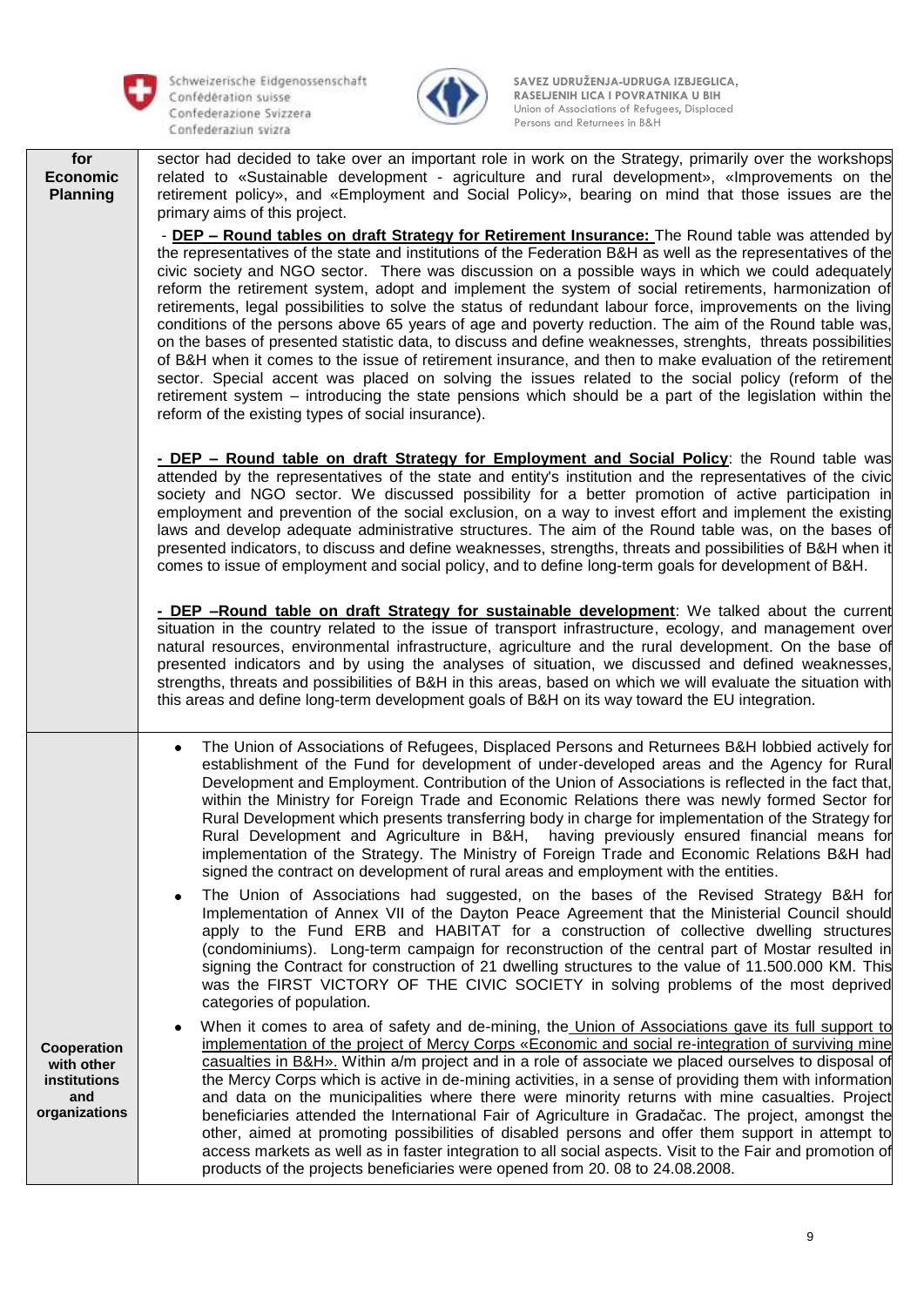

Schweizerische Eidgenossenschaft Persons and Returnees in B&H



 **SAVEZ UDRUŽENJA-UDRUGA IZBJEGLICA, RASELJENIH LICA I POVRATNIKA U BIH RASELJENIH LICA I POVRATNIKA U BIH** Confederazione Svizzera **by Confederazione Svizzera** Union of Associations of Refugees, Displaced

- Meeting with the representatives of the Agency for Work and Employment This Agency will timely inform the Union of Associations on dates for having the Fairs of Employment Opportunities in B&H. The Association will use its 93 members to animate returnee and refugee population to attend the Fair.
- Meeting at the Union of Associations of Trade Unions B&H Meeting was held with the President of the Association of Trade Unions B&H, Mr. Biber Edhemom. The subject of conversation was problem of poverty in B&H and the possibilities for systematic solving of this problem. We are familiar with the activities launched by the Association of Trade Unions B&H over the international trade union, aimed at returning workers to their pre-war working posts in institutions and working organizations where possible. These activities were directed toward domestic institutions but with very modest results due to the various political influences. In conversation, the project "Creating sustainable model of support to poverty reduction in B&H, was presented to which the Trade Union President gave his full support.
- Meeting at the Trade Union RS The meeting was held with the Vice President of the Association of Trade Union Mr. Duško Jandrić and Expert Associate Mrs. Božana Radošević. We spoke on the problem of poverty in B&H and possibilities for systematic solving of the problem. We were informed on all activities launched by the Association of Trade Unions RS aimed at improving the situation of employed persons and solving problems of those unemployed. Some of those activities were: STOP to Gray Economy, Program for ensuring 25.000.000 KM – payments of social contributions for company under bankruptcy after which workers could exercise their right to retire or the right to get registered with the Employment Bureau, changes on legislation on paying in for work record up to three year of work experience. After presentation of Mr. Jandrića, Dijana Softić informed attendees on the activities conducted by the Association of Refuges, Displaced Persons and Refugees B&H regarding the project on the bases of which the Trade Union RS will give its full support to the project aims, since those are concrete measures for poverty reduction in B&H.
- The Association addressed the request for co-financing of the project "Monitoring of sustainable return in B&H " to the following institutions:
- Federal Ministry for Displaced Persons and Refugees;
- Government of Brčko District, Department for Refugees and Displaced Persons
- Government of Canton Sarajevo
- Municipalities in the Canton Sarajevo ( Centre, Stari Grad, Novo Sarajevo, Novi Grad, Ilijaš Vogošća, Hadžići, Trnovo)

## PRESENTATION OF THE PROJECT

| Cooperation<br>with other<br><i>institutions</i><br>and<br>organizations | The Union of Associations, in a role of the member of NGO Council, gave <b>presentation of the Project</b><br>"Monitoring of Sustainable Return in B&H"on a meeting of the NGO Council held on 27.11.2008.<br>Besides attending representatives of organization of civic society and international organizations, on the<br>initiative of the Association this presentation was also attended by the representatives of the Ministry<br>for Human Rights and Refugees B&H Mr. Mario Nenadić, Assistant Minister. |
|--------------------------------------------------------------------------|------------------------------------------------------------------------------------------------------------------------------------------------------------------------------------------------------------------------------------------------------------------------------------------------------------------------------------------------------------------------------------------------------------------------------------------------------------------------------------------------------------------|
|                                                                          | Presentations were very detailed with detailed analyses of the problem which is jointly dealt by the<br>representatives of a/m competent Ministry and the Union of Associations. Project of monitoring was<br>presented as successful example of positive practice and the partnership between the government<br>and non-government sector, as it was recommended by the European Union.<br>Attending members of the NGO Council gave their full support and compliments to the Project for<br>Monitoring.       |
|                                                                          | The Union of Associations of Refugees, Displaced Persons and Returnees B&H took part in the<br>consultative process within the organizations of the civic society on a subject of NGOs priorities in<br>a framework of the assistance of EU to B&H for the Year 2009, following Multi-annual Indicative                                                                                                                                                                                                          |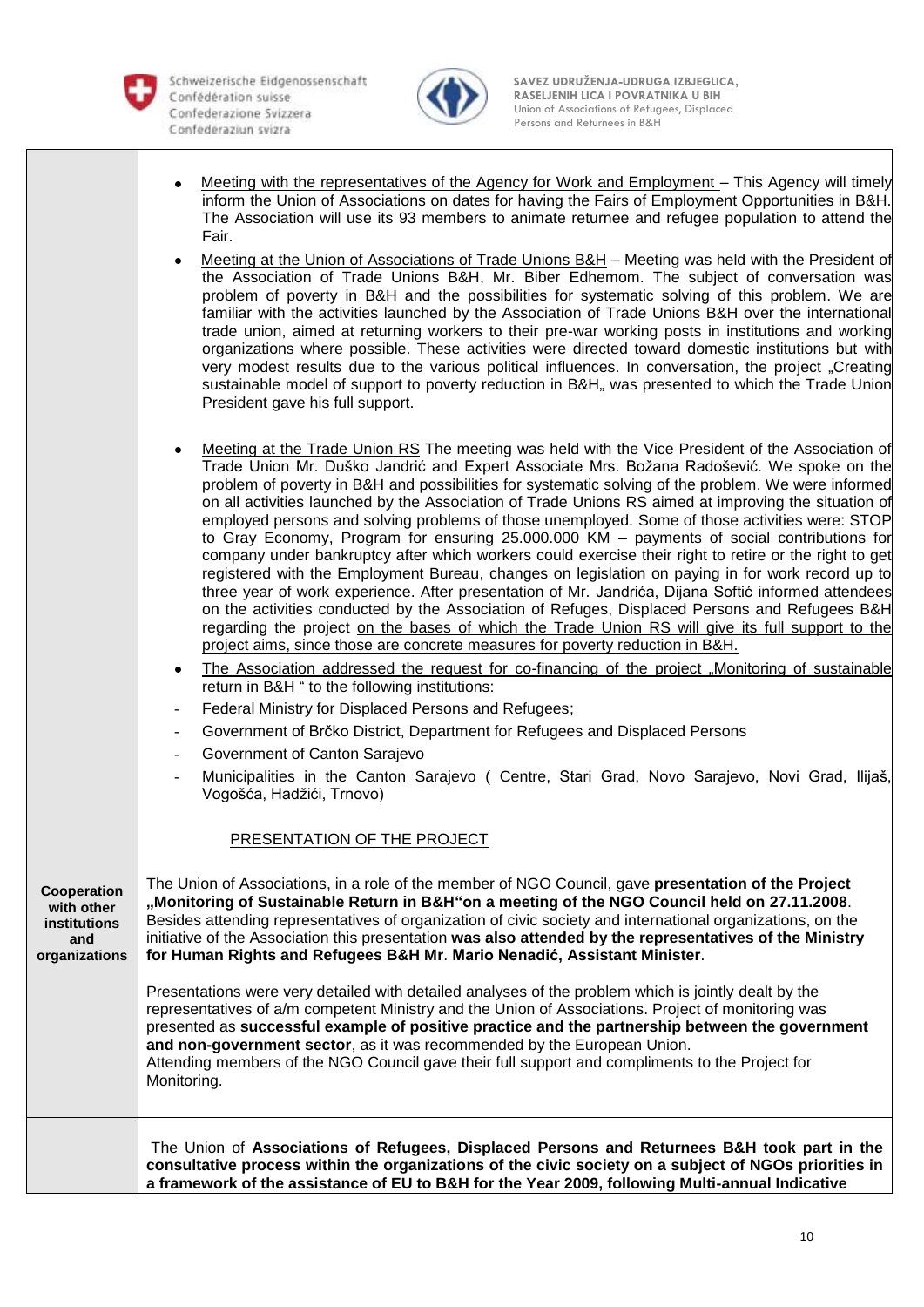

Schweizerische Eidgenossenschaft Persons and Returnees in B&H



 **SAVEZ UDRUŽENJA-UDRUGA IZBJEGLICA, RASELJENIH LICA I POVRATNIKA U BIH RASELJENIH LICA I POVRATNIKA U BIH Confederazione Svizzera 1989** Confederazione Svizzera **1989** Confederazione Svizzera **1989** Confederazione Svizzera **1989** 

| <b>Participation</b><br>of the Union<br><b>of</b><br><b>Associations</b><br>in the<br>consultative<br>process<br>related to<br>programming<br>of IPA Funds | Planning Document EU 2008-2010 (MIPD):<br>The Association presented itself as the coalition of organizations of the civic society.<br>Namely, the EU pre-accession assistance is related to fulfilling conditions from three areas. The priorities<br>were defined within these areas (on the bases of MIPD-a /planning document 2008-2010):<br>In the framework of political demands:<br>1. Strengthening of the administrative capacities of the State (public administration reform; support to the<br>Constitution reform process; reform of the Judiciary system; implementation of the anti-corruption policy;<br>police reform; support to minority groups and vulnerable groups; de-mining and assistance to mine<br>casualties; support to the process of return through economic and social re-integration of the returnees)<br>2. Support to the civic society in B&H and strengthening of dialogue<br>- strengthening of media and civic society<br>In the framework of the economic demands:<br>1. Economic development (establishment and strengthening of the regulatory institutions/ capacities; -<br>development of trade policy; -economic development of region)<br>2. Employment and Education<br>Passing the State Action Plan for Employment;<br>Passing the Strategy for development of small and medium enterprises;<br>Reform of education (standards, financing, institutional strengthening of the Universities);<br>3. Socijal policy<br>strategy/reform of the health sector<br>In the framework of fulfilling the requests /aquis EU in the following areas:<br>Domestic market<br>Legal framework and institutions;<br>Unified financial market;<br>Agriculture and rural development<br>Strategy and legal framework in accordance with the EU standards;<br>Food quality;<br>Environment<br>Strategy, Agency, improved financing;<br>Energy, Transport<br>sector reform, strategy;<br>Justice, freedom, safety<br>borders, asylum/ policy on migration, measures against money laundering,<br>Organized crime.<br>THE PRIORITY we mentioned, which we deem is not stressed enough and which we elaborated in<br>detail is the following:<br>The completion of the process of return, construction of homes for 145 000 homeless persons, |  |
|------------------------------------------------------------------------------------------------------------------------------------------------------------|----------------------------------------------------------------------------------------------------------------------------------------------------------------------------------------------------------------------------------------------------------------------------------------------------------------------------------------------------------------------------------------------------------------------------------------------------------------------------------------------------------------------------------------------------------------------------------------------------------------------------------------------------------------------------------------------------------------------------------------------------------------------------------------------------------------------------------------------------------------------------------------------------------------------------------------------------------------------------------------------------------------------------------------------------------------------------------------------------------------------------------------------------------------------------------------------------------------------------------------------------------------------------------------------------------------------------------------------------------------------------------------------------------------------------------------------------------------------------------------------------------------------------------------------------------------------------------------------------------------------------------------------------------------------------------------------------------------------------------------------------------------------------------------------------------------------------------------------------------------------------------------------------------------------------------------------------------------------------------------------------------------------------------------------------------------------------------------------------------------------------------------------------------------------------------------------------------------------------------------------------------------------------|--|
|                                                                                                                                                            | closure of the collective centres, electrification of returnee settlements and employment, economic<br>sustainability of returnees on a state level.                                                                                                                                                                                                                                                                                                                                                                                                                                                                                                                                                                                                                                                                                                                                                                                                                                                                                                                                                                                                                                                                                                                                                                                                                                                                                                                                                                                                                                                                                                                                                                                                                                                                                                                                                                                                                                                                                                                                                                                                                                                                                                                       |  |
| Cross-<br>border<br>cooperation                                                                                                                            | Representative of the Union of Associations attended the Regional Conference titled "Solving the problems<br>of the returnees and the way to the European Union" held in Belgrade on 27.10.2008.                                                                                                                                                                                                                                                                                                                                                                                                                                                                                                                                                                                                                                                                                                                                                                                                                                                                                                                                                                                                                                                                                                                                                                                                                                                                                                                                                                                                                                                                                                                                                                                                                                                                                                                                                                                                                                                                                                                                                                                                                                                                           |  |
|                                                                                                                                                            | <b>Proposed conclusions:</b>                                                                                                                                                                                                                                                                                                                                                                                                                                                                                                                                                                                                                                                                                                                                                                                                                                                                                                                                                                                                                                                                                                                                                                                                                                                                                                                                                                                                                                                                                                                                                                                                                                                                                                                                                                                                                                                                                                                                                                                                                                                                                                                                                                                                                                               |  |
|                                                                                                                                                            | 1. Refugees and displaced persons are victims of war conflict on the area of ex Yugoslavia and it is<br>the matter of elementary justice, which should be an important motive in work of the democratic<br>stated based on the rule of law, to join forces on the regional level and, with the help of EU make                                                                                                                                                                                                                                                                                                                                                                                                                                                                                                                                                                                                                                                                                                                                                                                                                                                                                                                                                                                                                                                                                                                                                                                                                                                                                                                                                                                                                                                                                                                                                                                                                                                                                                                                                                                                                                                                                                                                                             |  |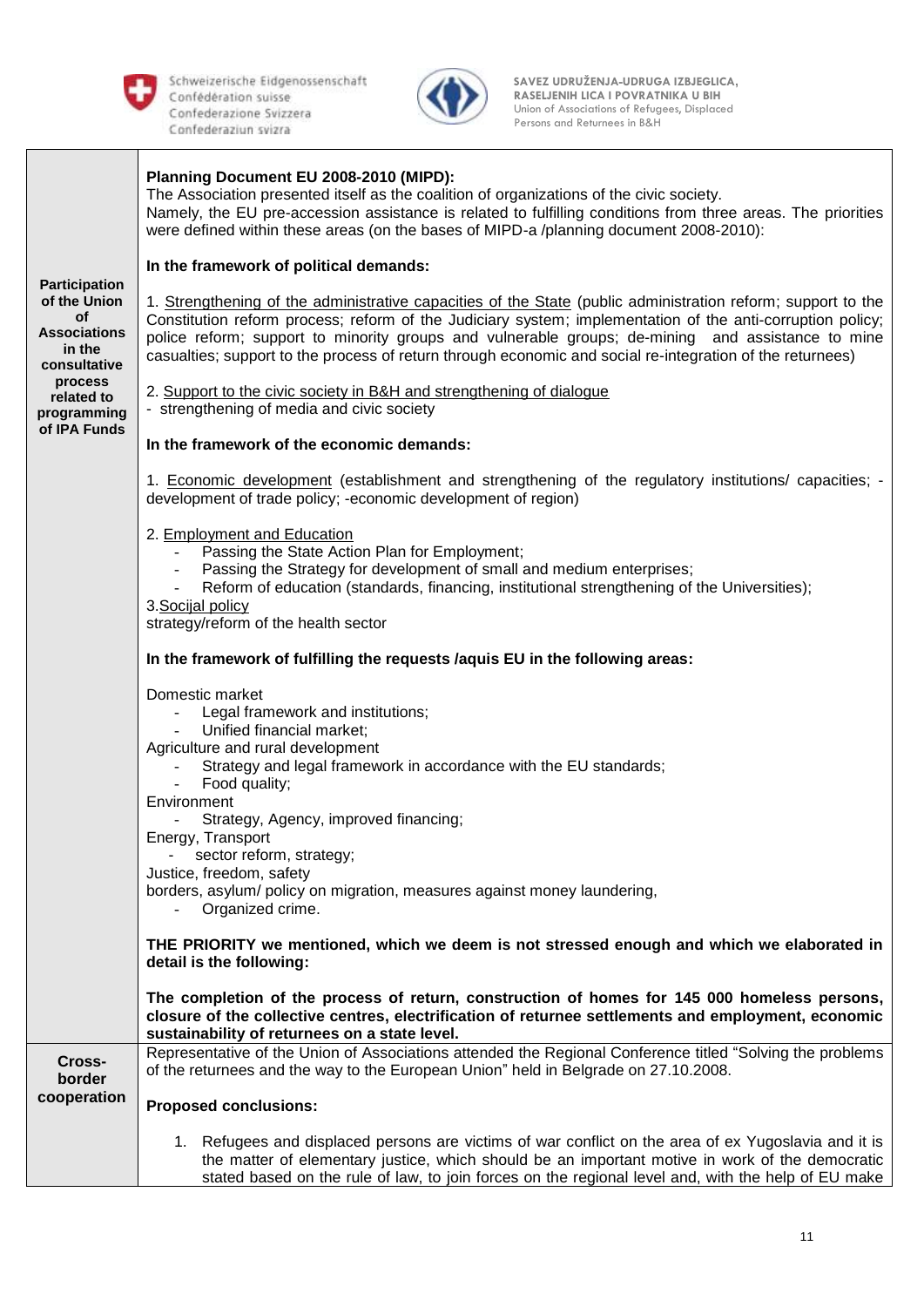



|                       | region.                           | their return and stay possible.<br>2. Programmes and actions of the regional governments which will show true will and effort in<br>alleviating the problems of the refugees and displaced persons, and to solve problems justly and by<br>doing so permanently. All those are the key preconditions for a lasting peace and stability on the<br>3. The Governments of B&H, Croatia and the state community of Serbia and Monte Negro had signed<br>the Sarajevo declaration on 31.01.2005 and by doing so they took over responsibility to solve<br>remaining problems of the refugees and displaced persons until the end of 2006. The conclusion of<br>the participants of this Conference, unfortunately, is that two years after expiry of the dead line, the<br>process initiated by the Sarajevo declaration did not give expected results.<br>4. In a serial of dynamic and dramatic political events in the region (Slovenia joined the Europe, the<br>independence of Monte Negro, recognition and non-recognition of Kosovo, economic problems,<br>crime and corruption) the problems of refugees were systematically pushed away from the list of<br>priorities. Consequently, the agreements that were based on the Sarajevo Declaration were not<br>only partly fulfilled, but they were also forgotten, and in the conscience of the politicians they were<br>suppressed as irrelevant.<br>5. As two especially difficult issues, both for interested refugees and the Governments, we stressed:<br>a) the issue of previous tenancy right holders in Republic Croatia which was not solved on a<br>comprehensive manner, b) the issue of local integration of refugees who decided to stay<br>permanently in Serbia. |                 |            |             |                                                                                                           |                |  |
|-----------------------|-----------------------------------|--------------------------------------------------------------------------------------------------------------------------------------------------------------------------------------------------------------------------------------------------------------------------------------------------------------------------------------------------------------------------------------------------------------------------------------------------------------------------------------------------------------------------------------------------------------------------------------------------------------------------------------------------------------------------------------------------------------------------------------------------------------------------------------------------------------------------------------------------------------------------------------------------------------------------------------------------------------------------------------------------------------------------------------------------------------------------------------------------------------------------------------------------------------------------------------------------------------------------------------------------------------------------------------------------------------------------------------------------------------------------------------------------------------------------------------------------------------------------------------------------------------------------------------------------------------------------------------------------------------------------------------------------------------------------------------------------------------------------------------|-----------------|------------|-------------|-----------------------------------------------------------------------------------------------------------|----------------|--|
| Questionnaire         |                                   |                                                                                                                                                                                                                                                                                                                                                                                                                                                                                                                                                                                                                                                                                                                                                                                                                                                                                                                                                                                                                                                                                                                                                                                                                                                                                                                                                                                                                                                                                                                                                                                                                                                                                                                                      |                 |            |             |                                                                                                           |                |  |
|                       |                                   |                                                                                                                                                                                                                                                                                                                                                                                                                                                                                                                                                                                                                                                                                                                                                                                                                                                                                                                                                                                                                                                                                                                                                                                                                                                                                                                                                                                                                                                                                                                                                                                                                                                                                                                                      |                 |            |             | In cooperation with the Ministry for Human Rights and Refugees B&H, we engaged their data base            |                |  |
|                       |                                   |                                                                                                                                                                                                                                                                                                                                                                                                                                                                                                                                                                                                                                                                                                                                                                                                                                                                                                                                                                                                                                                                                                                                                                                                                                                                                                                                                                                                                                                                                                                                                                                                                                                                                                                                      |                 |            |             | programmers on creating the programme for data input into the data base of the Association.               |                |  |
|                       |                                   |                                                                                                                                                                                                                                                                                                                                                                                                                                                                                                                                                                                                                                                                                                                                                                                                                                                                                                                                                                                                                                                                                                                                                                                                                                                                                                                                                                                                                                                                                                                                                                                                                                                                                                                                      |                 |            |             | Data were collected on the bases of single questionnaire by providing answers to the following questions: |                |  |
|                       |                                   |                                                                                                                                                                                                                                                                                                                                                                                                                                                                                                                                                                                                                                                                                                                                                                                                                                                                                                                                                                                                                                                                                                                                                                                                                                                                                                                                                                                                                                                                                                                                                                                                                                                                                                                                      |                 |            |             |                                                                                                           |                |  |
|                       | <b>QUESTIONAIRRE</b>              |                                                                                                                                                                                                                                                                                                                                                                                                                                                                                                                                                                                                                                                                                                                                                                                                                                                                                                                                                                                                                                                                                                                                                                                                                                                                                                                                                                                                                                                                                                                                                                                                                                                                                                                                      |                 |            |             |                                                                                                           |                |  |
| Questionnaire         |                                   |                                                                                                                                                                                                                                                                                                                                                                                                                                                                                                                                                                                                                                                                                                                                                                                                                                                                                                                                                                                                                                                                                                                                                                                                                                                                                                                                                                                                                                                                                                                                                                                                                                                                                                                                      |                 |            |             | BASIC DATA ON THE HEAD OF THE HOUSEHOLD                                                                   |                |  |
| anda the data<br>base |                                   |                                                                                                                                                                                                                                                                                                                                                                                                                                                                                                                                                                                                                                                                                                                                                                                                                                                                                                                                                                                                                                                                                                                                                                                                                                                                                                                                                                                                                                                                                                                                                                                                                                                                                                                                      |                 |            |             |                                                                                                           |                |  |
|                       | 1. Name<br>(father's<br>name) and |                                                                                                                                                                                                                                                                                                                                                                                                                                                                                                                                                                                                                                                                                                                                                                                                                                                                                                                                                                                                                                                                                                                                                                                                                                                                                                                                                                                                                                                                                                                                                                                                                                                                                                                                      |                 |            |             |                                                                                                           |                |  |
|                       | family name<br>2. Date, place     |                                                                                                                                                                                                                                                                                                                                                                                                                                                                                                                                                                                                                                                                                                                                                                                                                                                                                                                                                                                                                                                                                                                                                                                                                                                                                                                                                                                                                                                                                                                                                                                                                                                                                                                                      |                 |            |             |                                                                                                           |                |  |
|                       | and<br>municipality               |                                                                                                                                                                                                                                                                                                                                                                                                                                                                                                                                                                                                                                                                                                                                                                                                                                                                                                                                                                                                                                                                                                                                                                                                                                                                                                                                                                                                                                                                                                                                                                                                                                                                                                                                      |                 |            |             |                                                                                                           |                |  |
|                       | of birth                          |                                                                                                                                                                                                                                                                                                                                                                                                                                                                                                                                                                                                                                                                                                                                                                                                                                                                                                                                                                                                                                                                                                                                                                                                                                                                                                                                                                                                                                                                                                                                                                                                                                                                                                                                      |                 |            |             |                                                                                                           |                |  |
|                       | 3. Nationality<br>(place a mark)  |                                                                                                                                                                                                                                                                                                                                                                                                                                                                                                                                                                                                                                                                                                                                                                                                                                                                                                                                                                                                                                                                                                                                                                                                                                                                                                                                                                                                                                                                                                                                                                                                                                                                                                                                      | <b>Bosniak</b>  |            | Croat       | Serb                                                                                                      | Others         |  |
|                       | 4. Status:                        | a) actual registered<br>c) internally displaced persons<br>returnee<br>b) displaced persons<br>a1) actual non-registered<br>returnee                                                                                                                                                                                                                                                                                                                                                                                                                                                                                                                                                                                                                                                                                                                                                                                                                                                                                                                                                                                                                                                                                                                                                                                                                                                                                                                                                                                                                                                                                                                                                                                                 |                 |            |             |                                                                                                           |                |  |
|                       | 5. Occupation<br>and<br>education |                                                                                                                                                                                                                                                                                                                                                                                                                                                                                                                                                                                                                                                                                                                                                                                                                                                                                                                                                                                                                                                                                                                                                                                                                                                                                                                                                                                                                                                                                                                                                                                                                                                                                                                                      |                 |            |             |                                                                                                           |                |  |
|                       | 6. To which<br>category do        | a) single                                                                                                                                                                                                                                                                                                                                                                                                                                                                                                                                                                                                                                                                                                                                                                                                                                                                                                                                                                                                                                                                                                                                                                                                                                                                                                                                                                                                                                                                                                                                                                                                                                                                                                                            | b)<br>unemploye | c) retired | d) disabled | e) civilian victim                                                                                        | f) family of   |  |
|                       | you belong<br>(place mark):       | parent                                                                                                                                                                                                                                                                                                                                                                                                                                                                                                                                                                                                                                                                                                                                                                                                                                                                                                                                                                                                                                                                                                                                                                                                                                                                                                                                                                                                                                                                                                                                                                                                                                                                                                                               | d               |            |             | of war                                                                                                    | fallen soldier |  |
|                       |                                   |                                                                                                                                                                                                                                                                                                                                                                                                                                                                                                                                                                                                                                                                                                                                                                                                                                                                                                                                                                                                                                                                                                                                                                                                                                                                                                                                                                                                                                                                                                                                                                                                                                                                                                                                      |                 |            |             |                                                                                                           |                |  |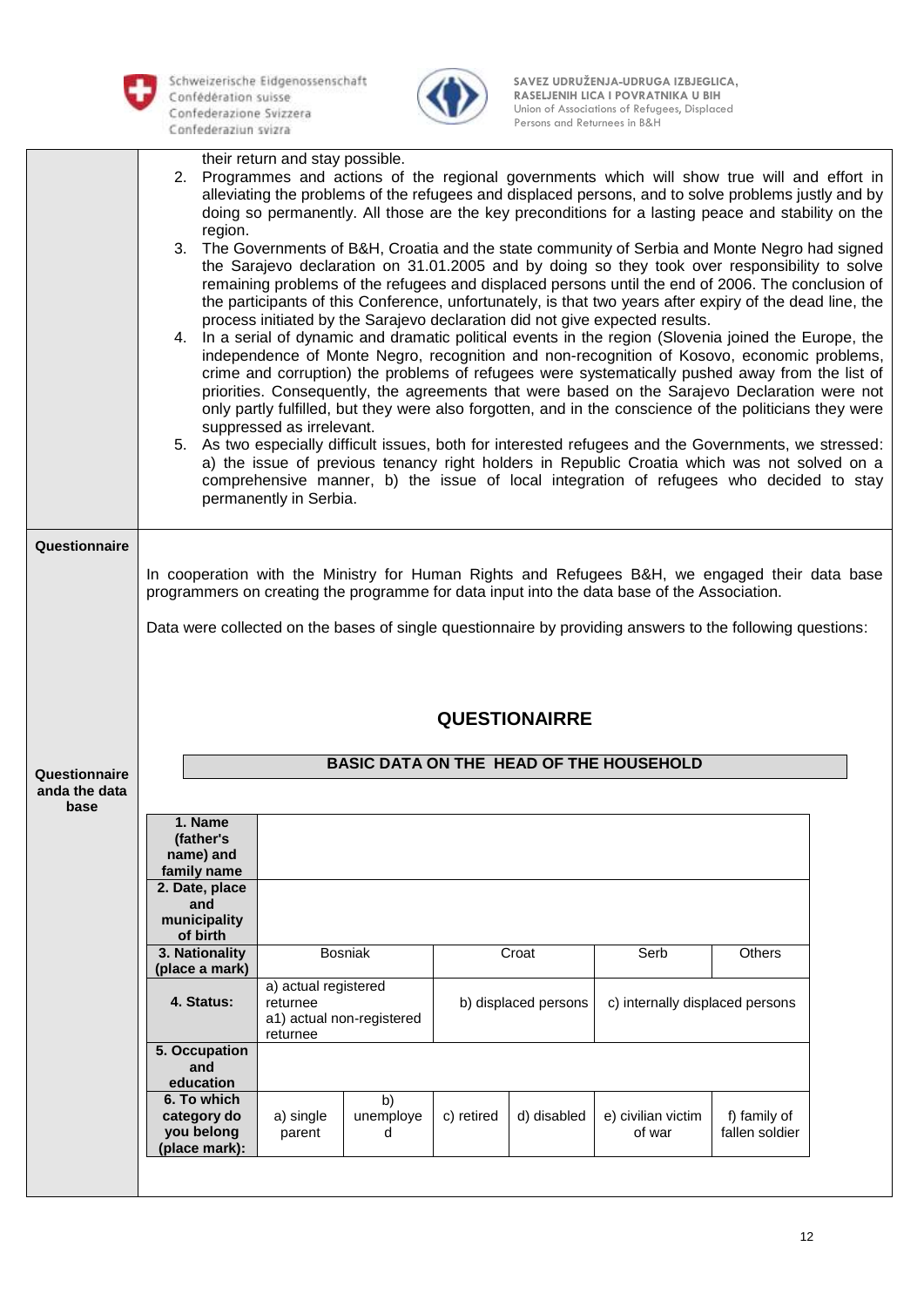

Schweizerische Eidgenossenschaft Persons and Returnees in B&H



 **SAVEZ UDRUŽENJA-UDRUGA IZBJEGLICA, RASELJENIH LICA I POVRATNIKA U BIH RASELJENIH LICA I POVRATNIKA U BIH Confederazione Svizzera 1989** Confederazione Svizzera **1989** Confederazione Svizzera **1989** Confederazione Svizzera **1989** 

|                                | 7. income and<br>the bases<br>(place mark)                                    | a) personal<br>income   | b) personal pension                                                                        |                                   | c) family<br>pension            | d) disability<br>pension                       | e) Other<br>income                                                  |  |  |
|--------------------------------|-------------------------------------------------------------------------------|-------------------------|--------------------------------------------------------------------------------------------|-----------------------------------|---------------------------------|------------------------------------------------|---------------------------------------------------------------------|--|--|
|                                | 8. In which<br>Entity do you<br>make your<br>income?                          | Federation              |                                                                                            |                                   | Republic Serbska                | Brčko District                                 | abroad                                                              |  |  |
|                                | 9. No.<br>household<br>members?                                               |                         |                                                                                            |                                   |                                 |                                                |                                                                     |  |  |
|                                | 10. No. Of<br>children in<br>family, detail<br>age:                           | a) preschool ______     |                                                                                            | b) attending<br>elementary school |                                 | c) high school                                 | d) No. Of<br>children not<br>attending<br>educe.<br>Inst.           |  |  |
|                                | 11. are there<br>children with<br>special needs<br>in a family                |                         | YES / NO                                                                                   |                                   | Where are they<br>accommodated? | a) with family                                 | at<br>inst.<br>b)<br>For children<br>with<br>spec.<br>needs         |  |  |
|                                | 12. Are you<br>registered<br>with the<br><b>Centre for</b><br>social work?    | YES/<br><b>NO</b>       | <b>Do</b><br>you<br>receive<br>any<br>benefits?                                            | YES/<br><b>NO</b>                 | If<br>YES,<br>which<br>type:    | a)<br>b)<br>Right on care<br>C)<br>d)<br>other | Financial assistance<br>Accommodation<br>in.<br>social institutions |  |  |
|                                | 13. Do you<br>enjoy health<br>care?                                           | YES/<br><b>NO</b>       | If YES,<br>on<br>what bases:                                                               |                                   | a) Bureau                       | b) employment                                  |                                                                     |  |  |
|                                | 14. In which<br>entity do you<br>exercise right<br>on any type<br>of benefits |                         | a) Federation                                                                              |                                   | b) Republic Serbska             | c) Brčko District                              |                                                                     |  |  |
| Questionnaire<br>and data base | DATA ON INDIVIDUAL STRUCTURE (FOR RECONSTRUCTION)                             |                         |                                                                                            |                                   |                                 |                                                |                                                                     |  |  |
|                                | Municipality/place/addr<br>ess of current<br>residence                        |                         |                                                                                            |                                   |                                 |                                                |                                                                     |  |  |
|                                | municipality/place/addr<br>ess of return                                      |                         |                                                                                            |                                   |                                 |                                                |                                                                     |  |  |
|                                | Type of current<br>accommodation                                              |                         | collective<br>b) in alternative<br>c) other (do write)<br>a) in<br>accommodation<br>centre |                                   |                                 |                                                |                                                                     |  |  |
|                                | <b>Footprint of the house</b>                                                 |                         |                                                                                            |                                   |                                 |                                                |                                                                     |  |  |
|                                | Is your house currently<br>supplied with<br>electricity?                      |                         | <b>YES</b><br><b>NO</b><br>$\prime$                                                        |                                   |                                 |                                                |                                                                     |  |  |
|                                | <b>Connected to sewage?</b>                                                   |                         | a) city grid                                                                               |                                   | b) septic whole                 |                                                | c) did not exist                                                    |  |  |
|                                | <b>House was connected</b><br>to water supply, type:                          |                         | a) city grid                                                                               |                                   | b) water tank                   |                                                | c) did not exist                                                    |  |  |
|                                |                                                                               | <b>Access to house:</b> |                                                                                            | macadam<br>asphalt                | c) path<br>d) accessible        |                                                | e) not accessible<br>f) accessible only by                          |  |  |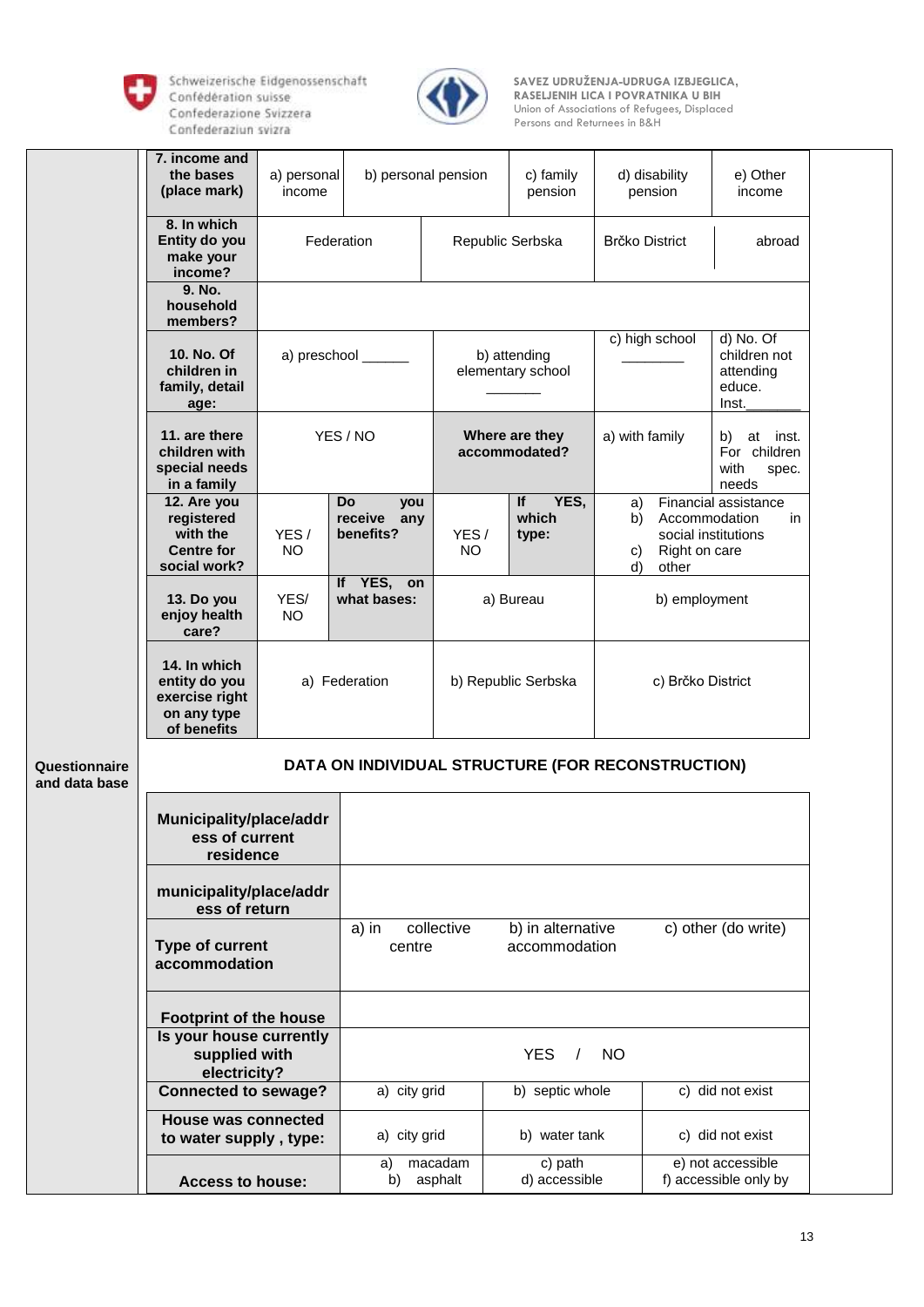

Schweizerische Eidgenossenschaft Persons and Returnees in B&H



 **SAVEZ UDRUŽENJA-UDRUGA IZBJEGLICA, RASELJENIH LICA I POVRATNIKA U BIH RASELJENIH LICA I POVRATNIKA U BIH Confederazione Svizzera 1989** Confederazione Svizzera **1989** Confederazione Svizzera **1989** Confederazione Svizzera **1989** 

|               |                                                                                                                                                                                                                              |              |                                                                             | terrain vehicles |  |
|---------------|------------------------------------------------------------------------------------------------------------------------------------------------------------------------------------------------------------------------------|--------------|-----------------------------------------------------------------------------|------------------|--|
|               | What is your intended<br>occupation?                                                                                                                                                                                         |              |                                                                             |                  |  |
|               | <b>RECCOMMENDATION:</b>                                                                                                                                                                                                      |              |                                                                             |                  |  |
|               |                                                                                                                                                                                                                              |              |                                                                             |                  |  |
|               |                                                                                                                                                                                                                              |              |                                                                             |                  |  |
|               |                                                                                                                                                                                                                              |              |                                                                             |                  |  |
|               |                                                                                                                                                                                                                              |              |                                                                             |                  |  |
|               |                                                                                                                                                                                                                              |              |                                                                             |                  |  |
|               |                                                                                                                                                                                                                              |              |                                                                             |                  |  |
|               |                                                                                                                                                                                                                              |              |                                                                             |                  |  |
|               |                                                                                                                                                                                                                              |              |                                                                             |                  |  |
|               |                                                                                                                                                                                                                              |              |                                                                             |                  |  |
|               | During implementation of the project « Monitoring of sustainable return in B&H» dynamic of data collection                                                                                                                   |              |                                                                             |                  |  |
|               | went on in a following manner:                                                                                                                                                                                               |              |                                                                             |                  |  |
| Questionnaire | 4th Qtr                                                                                                                                                                                                                      |              |                                                                             |                  |  |
| data base     |                                                                                                                                                                                                                              |              |                                                                             |                  |  |
|               | 3rd Qtr                                                                                                                                                                                                                      |              |                                                                             |                  |  |
|               |                                                                                                                                                                                                                              |              |                                                                             |                  |  |
|               | 2nd Qtr                                                                                                                                                                                                                      |              |                                                                             |                  |  |
|               |                                                                                                                                                                                                                              |              |                                                                             |                  |  |
|               | 1st Qtr                                                                                                                                                                                                                      |              |                                                                             |                  |  |
|               | $\Omega$                                                                                                                                                                                                                     | 4000<br>2000 | 6000<br>8000                                                                | 10000<br>12000   |  |
|               |                                                                                                                                                                                                                              |              | $\square$ Intern.displ. persons $\square$ Displ.persons $\square$ Returnees |                  |  |
|               | Hence, over 18 000 heads of the households/families were contacted, out of that number there are<br>11 635 registered returnee families; 6172 families with the status of displaced persons and 351<br>internally displaced. |              |                                                                             |                  |  |
|               | According to that, current structure of data base of the Association is presented below:                                                                                                                                     |              |                                                                             |                  |  |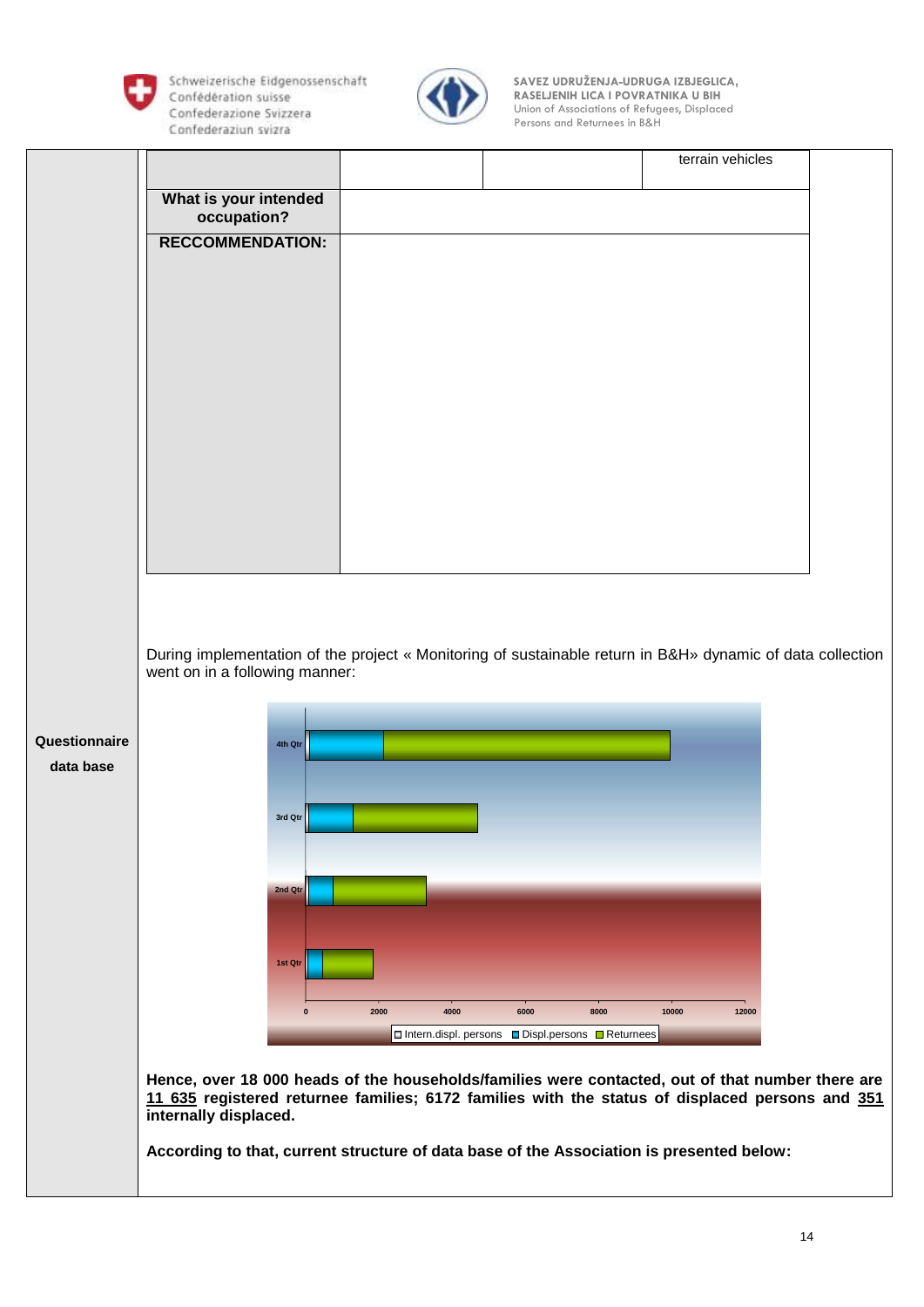

Schweizerische Eidgenossenschaft Persons and Returnees in B&H



 **SAVEZ UDRUŽENJA-UDRUGA IZBJEGLICA, RASELJENIH LICA I POVRATNIKA U BIH RASELJENIH LICA I POVRATNIKA U BIH** Confederazione Svizzera **by Confederazione Svizzera** Union of Associations of Refugees, Displaced

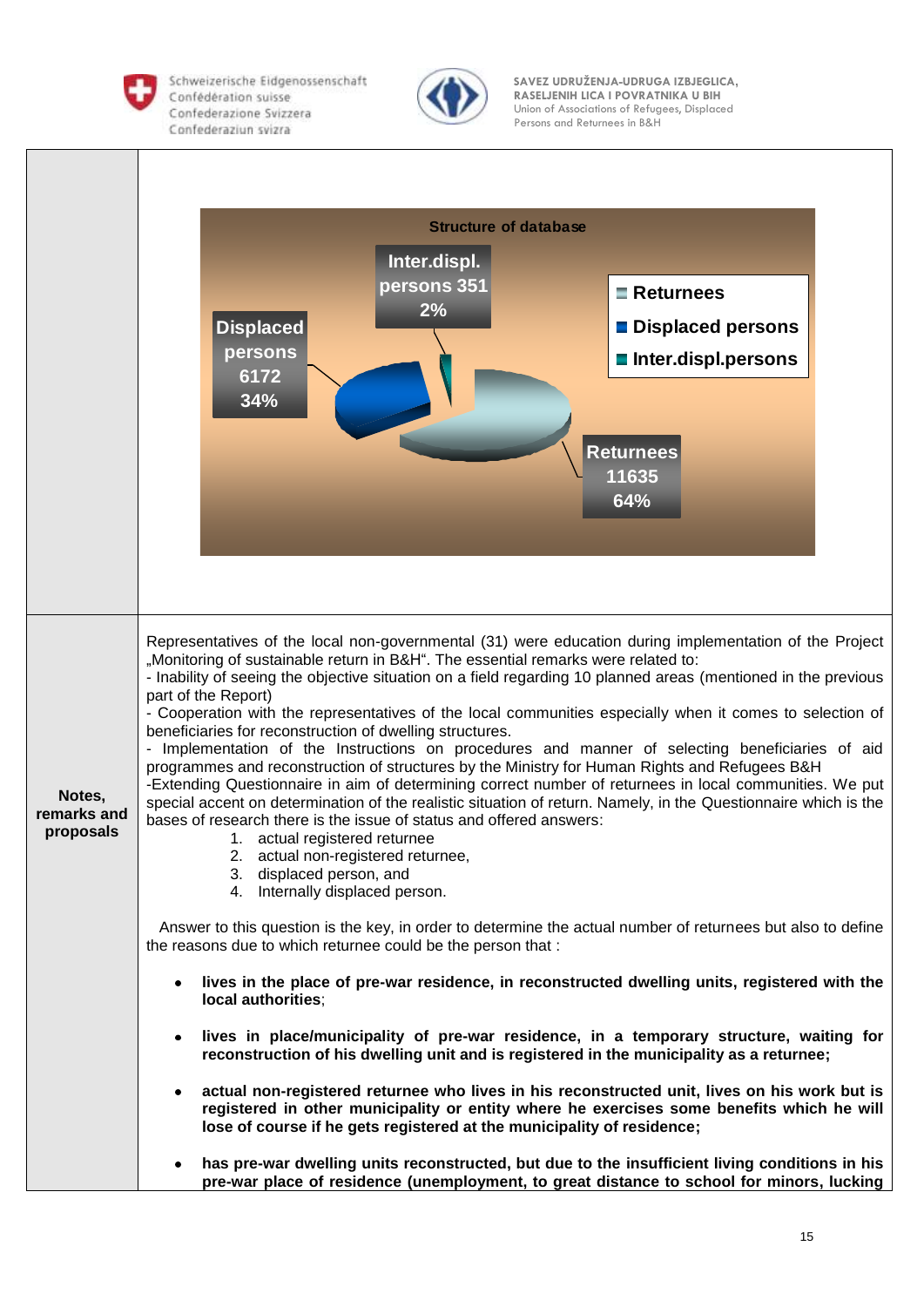

Schweizerische Eidgenossenschaft **Confederaziun svizra** Persons and Returnees in B&H



 **SAVEZ UDRUŽENJA-UDRUGA IZBJEGLICA, RASELJENIH LICA I POVRATNIKA U BIH RASELJENIH LICA I POVRATNIKA U BIH** Confederazione Svizzera **by Confederazione Svizzera** Union of Associations of Refugees, Displaced

**in livestock etc.) he opted to rent an accommodation in the city where is easier to find a job and has possibilities for survival and education. He occasionally visits the place of pre-war residence.** 

**The Ministry for Human Rights and Refugees B&H let us know that this information would be priceless since they could not be obtained in any other way but to conduct research on the field; the facts we stated were given reluctantly during filling in the questionnaire by the returnees. Data base in possession of the Ministry for Human Rights and Refugees B&H contains information on refugees, displaced persons – potential returnees which originates from municipalities. That information does not reflect the real situation on the field.** 

The problem we constantly had to face when dealing with the process of return was reflected in the insufficient allocation of the financial means for the return.

Likewise, while conducting the pool on the beneficiaries on the field (potential returnees), **the monitors noted following observations:**

- Information on a number of potential returnees available at municipalities is false in majority. **There is intent to show the greatest possible number of persons willing to return,** currently out of B&H however, to attract more financial means for the needs of the municipality.
- Work of the representatives of the Union of Associations in the municipal commissions brought results. Namely, thanks to their excellent knowledge of the real situation on the field, **certain number of so called double beneficiaries was eliminated, which in documentation present the situation different then what it really is** (persons who sold or are selling their reconstructed units, but on the bases of documentation they are having the right on donation etc.)
- Potential returnees are giving **false information** saying they would return and request for donation, while at the walls of their pre-war units there is a sign "FOR SALE "with the telephone numbers. Those are mainly people who did find permanent solutions in other places and they do not mean to return.
- Displaced persons who are disinterested in return for whatever reason will reluctantly give personal information, and there are cases when the property of those unwilling to return is transferred to other family members who will, then, gain the right on donation. Such information is hard to get from mentioned persons.
- Example of Municipality Novo Goražde; in Year 2008 on the area of Municipality **N.Goražde** there were **built/reconstructed 56 dwelling units** by the Federal Ministry for Displaced Persons and Refuges, the Ministry for Refugees and Displaced Persons RS and Caritas. According to the **Municipal report, the number of family members living in reconstructed structures is approximately 80, but situation on the field indicates presence of only few families.** Failure of return is reflected in the fact that reconstructed units are actually houses belonging to internally displaced Serbs who, by now, already made other housing units on the other areas of B&H where they live without intention to return, and Bosniak families mainly made living in Sarajevo and other cities and have no intention of returning to the places of pre-war residence. The evidence to the a/m mentioned are the villages **Borak brdo** with Serb population as the pre-war majority and Kostenik**,** Village with predominantly Bosniak population **where not a single family spent a winter,** because those are all double beneficiaries.
- So called "ethnic cleansing" in a process of return is ongoing. There are cases where returnees of Serb nationality returning to the Federation B&H because their housing unit was reconstructed there, get donation for construction of dwelling unit in other entity (Republic Serbska) would not they return and continue living over there.
- The other example is village Batovo in Municipality Čajniče where 65 dwelling units were reconstructed with only ten families living with the family members being senior citizens, and according to yet unconfirmed information the houses of double occupants are in the phase of reconstruction.

**Notes, remarks and proposals**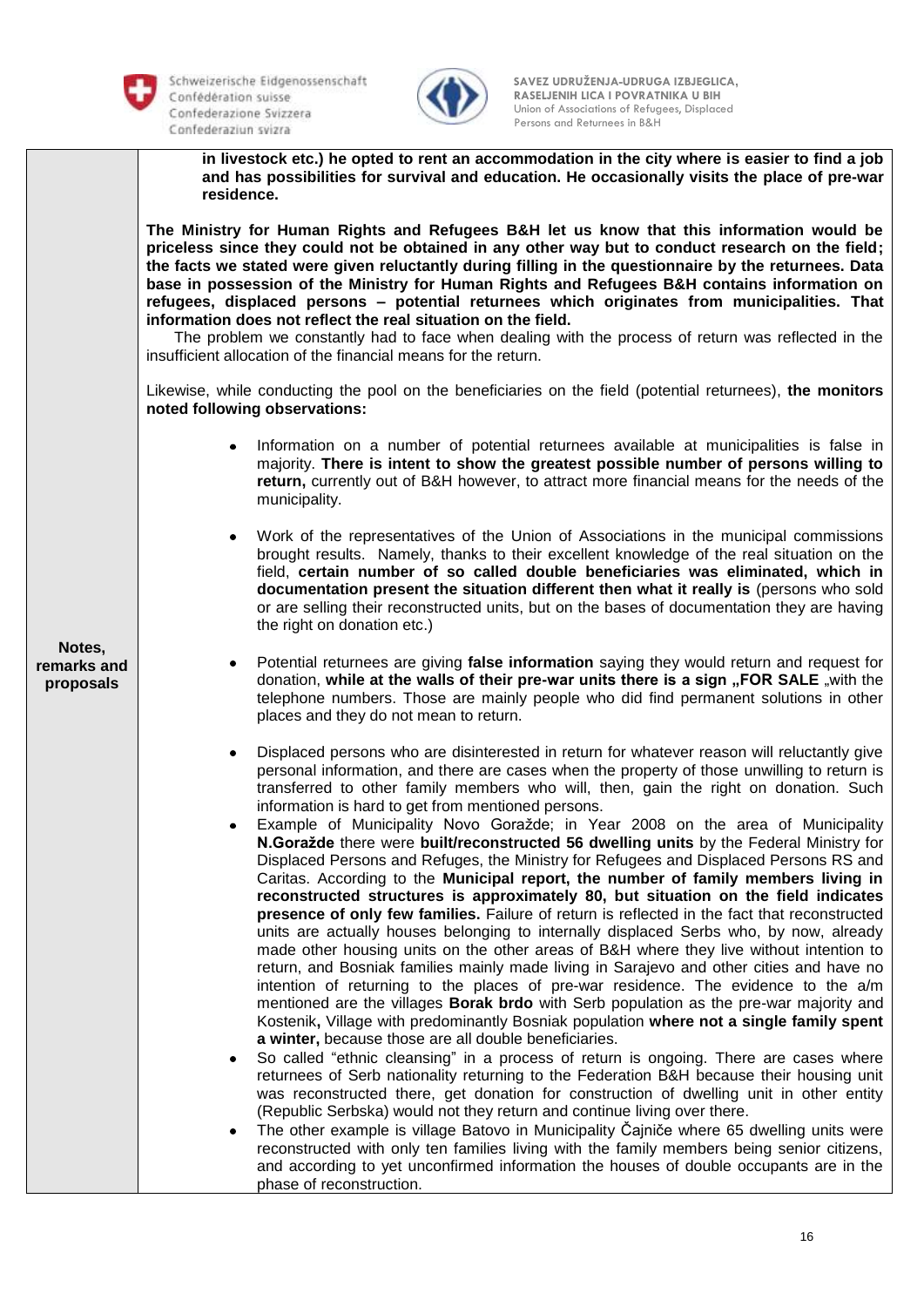



|                                    | The problem with the monitors who, at the same time are members of Municipal<br>Commissions for selection of beneficiaries of aid programmes and reconstruction of<br>dwelling units is reflected in the fact that, even if they are members of a/m Commission<br>they are not allowed with access to data base on the returnees/displace persons in<br>Municipality. Monitors/members of the Municipal Commissions often address Headquarters<br>of the Union with a plea for solving the problems they are facing in their work.<br>Influence of the political parties on the work of the Municipal Commissions for selection of<br>۰<br>beneficiaries of aid programmes is notable. Namely, among the members of the<br>Commissions there are representatives of the parties whose influence is much stronger<br>then of the NGOs. For example, one of the leading parties had formed the Regional Centre<br>for return to Southeast Bosnia, and as there is no coordination among the donors there is<br>overlapping, without calling for responsibility of those who are skilfully abusing the<br>situation. |
|------------------------------------|-------------------------------------------------------------------------------------------------------------------------------------------------------------------------------------------------------------------------------------------------------------------------------------------------------------------------------------------------------------------------------------------------------------------------------------------------------------------------------------------------------------------------------------------------------------------------------------------------------------------------------------------------------------------------------------------------------------------------------------------------------------------------------------------------------------------------------------------------------------------------------------------------------------------------------------------------------------------------------------------------------------------------------------------------------------------------------------------------------------------|
|                                    | There is since of resentment among the beneficiaries (displaced persons/returnees),<br>justified by being listed and then cheated for hundred times, as they say.                                                                                                                                                                                                                                                                                                                                                                                                                                                                                                                                                                                                                                                                                                                                                                                                                                                                                                                                                 |
|                                    | If registered in the place of return, the returnee population could be found in the register of<br>the Employment Bureaus. Income they make is usually pension, allowances for the<br>families of fallen soldiers and of course income generated by their own work in the<br>agriculture.                                                                                                                                                                                                                                                                                                                                                                                                                                                                                                                                                                                                                                                                                                                                                                                                                         |
| Notes,<br>remarks and<br>proposals | On the area of the Municipality Doboj, thanks to donors there were approximately 80% of<br>the houses reconstructed by now and majority of the returnee population is of Bosniak<br>nationality with Croats being in minority. Current, ongoing project is named ZP08 with 179<br>applicants, out of which 98 applicants had all needed documentation requested in the<br>Public call. Donation allocated within project ZP08 for the reconstruction of dwelling units in<br>the Municipality Doboj is to the amount of 650.000,00 KM, out of which 250.000,00 KM was<br>allocated for reconstruction of Croats returnees and 400.000,00 KM for return of Bosniaks.<br>The preliminary list will be published soon because the Ministry for Human Rights and<br>Refugees B&H requested for check up, and after that work will continue in accordance with<br>the Rule Book for work of the Municipal Commission.                                                                                                                                                                                                  |
|                                    | <b>PROPOSALS OF THE MONITORS:</b>                                                                                                                                                                                                                                                                                                                                                                                                                                                                                                                                                                                                                                                                                                                                                                                                                                                                                                                                                                                                                                                                                 |
|                                    | Non-transparent expenditure of the Budget means by the local authorities (often used for<br>buying votes etc)                                                                                                                                                                                                                                                                                                                                                                                                                                                                                                                                                                                                                                                                                                                                                                                                                                                                                                                                                                                                     |
|                                    | Abuse by the potential beneficiaries of reconstruction of dwelling units (false documents,<br>false statements on number of family members etc.)                                                                                                                                                                                                                                                                                                                                                                                                                                                                                                                                                                                                                                                                                                                                                                                                                                                                                                                                                                  |
|                                    | Giving donations to the persons living abroad that are only formally satisfying criterion,<br>compared with the real returnees who, from the formal reasons could not get donation.                                                                                                                                                                                                                                                                                                                                                                                                                                                                                                                                                                                                                                                                                                                                                                                                                                                                                                                               |
|                                    | To request the state and entity's ministries for refugees and the Commissions for<br>refugees and displaced persons in B&H not to allocate financial means according to<br>the party's interests, not to use the means for buying the social peace.                                                                                                                                                                                                                                                                                                                                                                                                                                                                                                                                                                                                                                                                                                                                                                                                                                                               |
| Notes,<br>remarks and<br>proposals | To increase financial allocations for sustainability of return (employment both in<br>urban and rural parts).                                                                                                                                                                                                                                                                                                                                                                                                                                                                                                                                                                                                                                                                                                                                                                                                                                                                                                                                                                                                     |
|                                    | Neglecting the sustainability of return in the cities is causing that people are leaving,<br>and especially the young people.                                                                                                                                                                                                                                                                                                                                                                                                                                                                                                                                                                                                                                                                                                                                                                                                                                                                                                                                                                                     |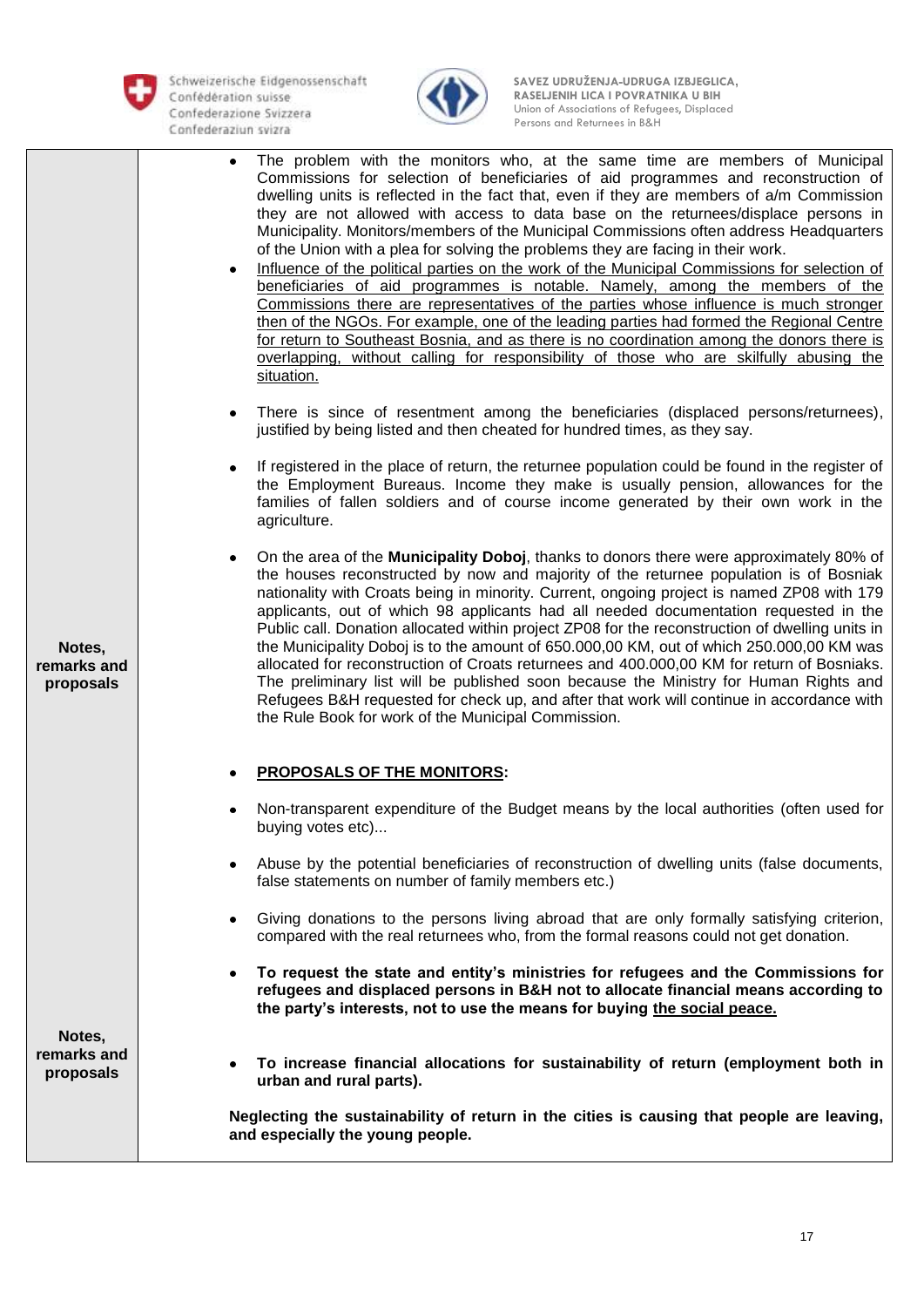

Schweizerische Eidgenossenschaft Persons and Returnees in B&H<br>Confederaziun svizra



 **SAVEZ UDRUŽENJA-UDRUGA IZBJEGLICA, RASELJENIH LICA I POVRATNIKA U BIH RASELJENIH LICA I POVRATNIKA U BIH Confederazione Svizzera 1989** Union of Associations of Refugees, Displaced

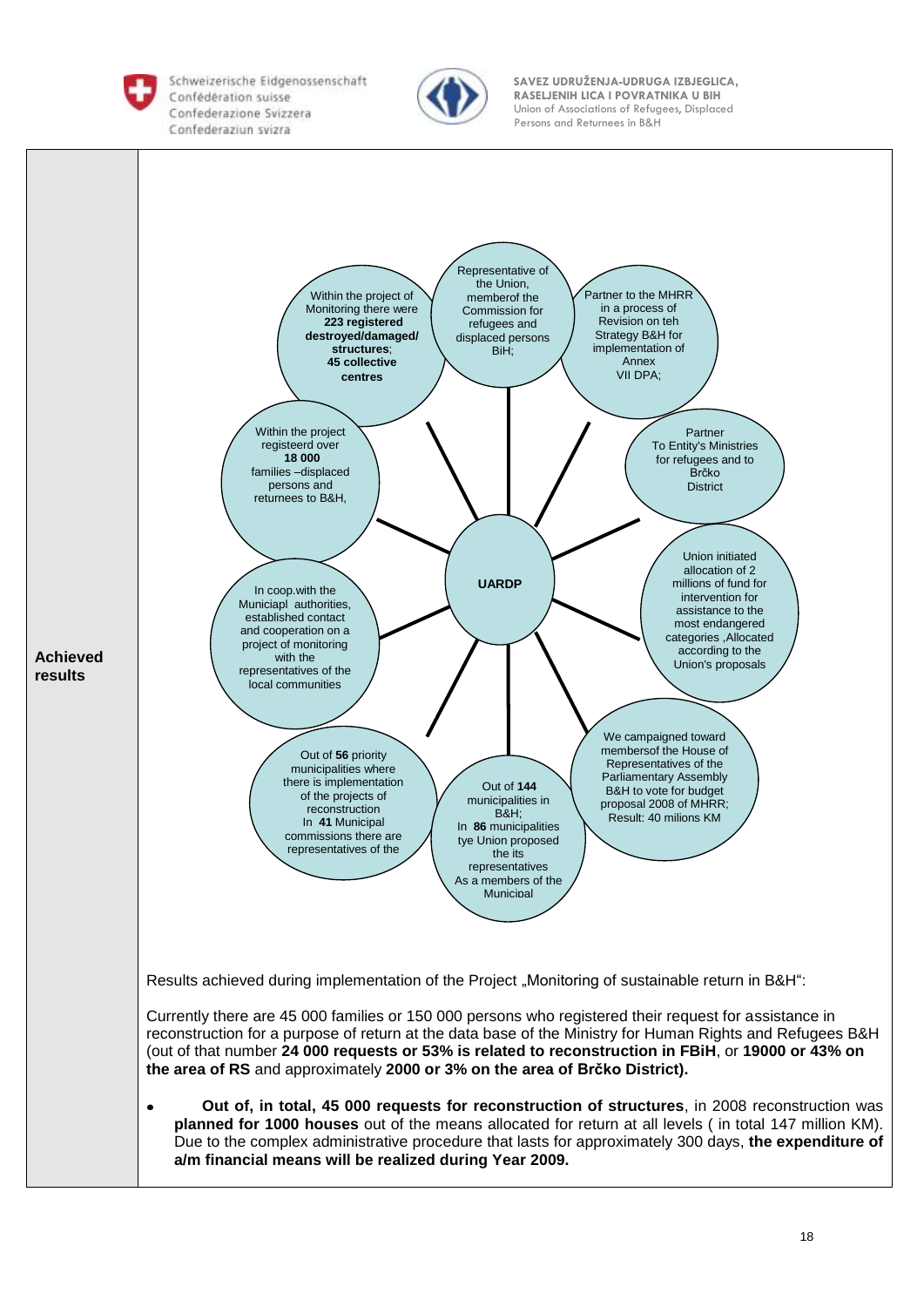



|              | During the period from 01.02.2008. to 01.02.2009. meaning during the period of implementation of<br>the Project "Monitoring of sustainable return in B&H", the following structures were registered:<br>223 destroyed/damaged structures (dwelling units in collective type of dwelling) with a 2043<br>$\bullet$<br>families or 6246 persons waiting for reconstruction;<br>45 Collective Centres with 1379 families living in;<br>6-10 years after return, there are 2 550 returnee families living without electricity, which some<br>of them will get in two to three years.<br>The study on general evaluation of the mine threat in B&H resulted with information that there are<br>1631 identified communities in danger of mines and/or un-exploded explosive devices;                                                                                                                                                                                                                                                                                                                                                                                                                                                                                                                                                                                                                                                                                                                       |
|--------------|------------------------------------------------------------------------------------------------------------------------------------------------------------------------------------------------------------------------------------------------------------------------------------------------------------------------------------------------------------------------------------------------------------------------------------------------------------------------------------------------------------------------------------------------------------------------------------------------------------------------------------------------------------------------------------------------------------------------------------------------------------------------------------------------------------------------------------------------------------------------------------------------------------------------------------------------------------------------------------------------------------------------------------------------------------------------------------------------------------------------------------------------------------------------------------------------------------------------------------------------------------------------------------------------------------------------------------------------------------------------------------------------------------------------------------------------------------------------------------------------------|
|              | With assistance and cooperation of the representatives of local communities, and on the<br>$\bullet$<br>bases of field visits we made evaluation on situation on the field in 36 communities (515<br>local communities);                                                                                                                                                                                                                                                                                                                                                                                                                                                                                                                                                                                                                                                                                                                                                                                                                                                                                                                                                                                                                                                                                                                                                                                                                                                                             |
| <b>Media</b> | Radio «Free Europe» (3 times participated in a radio show)<br>$\overline{\phantom{a}}$<br>Voice of America (1 participation)<br>$\overline{\phantom{a}}$<br>RTRS (topic cover)- "the Seal"; the News Dnevnik, cover "Return"<br>$\overline{\phantom{a}}$<br>Radio «Hercegbosna» (4 times participated in a radio show)<br>Print media (Voice of Serbska)<br>$\overline{\phantom{a}}$<br>Radio Tuzla, (3 shows)<br>$\overline{\phantom{a}}$<br>TV Tuzla (3 times participated in a show, statements for topic cover "Return" and the News),<br>$\overline{\phantom{a}}$<br>NTV Hayat (4 TV reports, enclosures for News at 7) Zvornik, Rudo, Odžak i Doboj,<br>$\overline{\phantom{a}}$<br>TV Liberty, participation in show<br>$\overline{\phantom{a}}$<br>TV Vogošća 3 times participated in the News<br>$\overline{\phantom{a}}$<br>Oslobođenje,<br>$\overline{\phantom{a}}$<br>Dnevni list,<br>$-$<br>Dnevni avaz,<br>$\overline{\phantom{a}}$<br>TV KISS,<br>$\overline{\phantom{a}}$<br>TV PINK BH,<br>TV FBiH,<br>$\overline{\phantom{a}}$<br>Radio FBiH,<br>Radio Stari grad<br>BHT1,<br>FENA,<br><b>TV SA</b><br>TV KISS,<br>Nezavisne novine,<br>Radio Kalman<br>Radio Donji Vakuf<br>TV Alfa<br>$\overline{\phantom{a}}$<br><b>TV Mostar</b><br>Within the Project "Monitoring of sustainable return in B&H" we recorded a topic cover titled "House<br>on the end of road"broadcasted on 20 January 2009 on BHT1 at 20:30 hours. Film was re-runned<br>on the next day (21 January 2009). |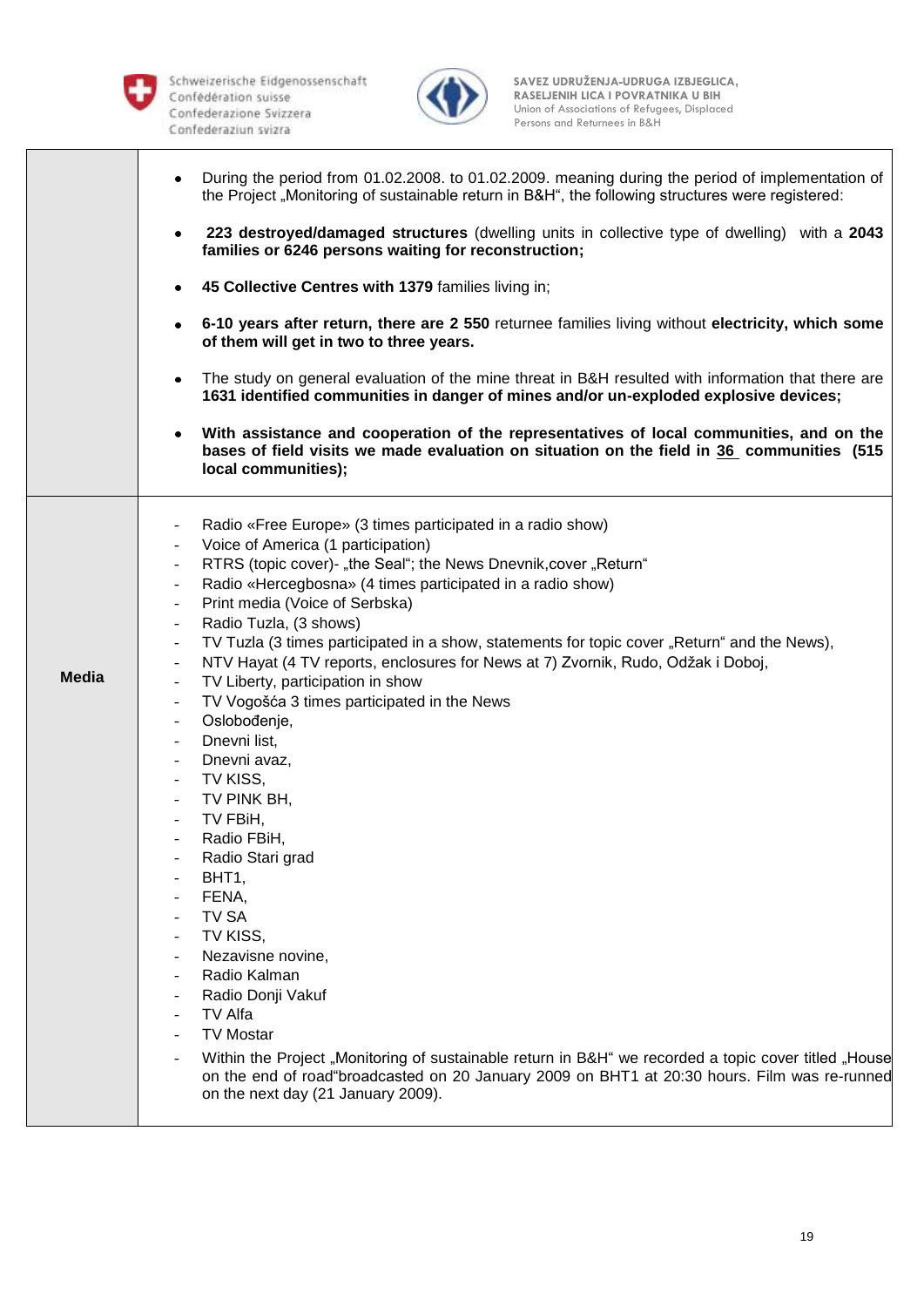Schweizerische Eidgenossenschaft Persons and Returnees in B&H



 **SAVEZ UDRUŽENJA-UDRUGA IZBJEGLICA, RASELJENIH LICA I POVRATNIKA U BIH RASELJENIH LICA I POVRATNIKA U BIH** Confederazione Svizzera **by Confederazione Svizzera** Union of Associations of Refugees, Displaced

**Lessons learned and reccommendations** 

- **Poor system of informing the vulnerable categories of population** refugees, displaced persons and returnees in B&H **demands for dissemination of information related to exercising basic human rights in the place of return** especially in domain of health, social protection, education, retirement/disability insurance. It often happens that such persons become ..victims.
- **Information gathered on the field are often different to those stored at the data base of competent ministries.** Information from the field greatly contributes to determining real situation on the field with regard to return, (especially regarding the real number of returnees, partially reconstructed houses etc).
- **During field visits and while visiting collective centres we noticed the reasons why the**   $\bullet$ **beneficiaries cannot and would not return to the places of pre-war residence.** Those were mainly elderly in a constant need for health and social protection, whose pre-war housing units are located in the rural areas.
- Faced with many unsolved problems in the area of sustainable return in B&H through the segments installed in (10 areas) the Revised Strategy for Implementation of Annex VII, **Project Team exhausted all the possibilities, human resources, experience, knowledge and lobbying to achieve concrete results.**
- By this Project we planned the work of **10 monitors** and we also relied on the work of volunteers from **91 local associations, members of the Union.**
- We encouraged, contacted and cooperated with the representatives of the local authorities with regard to:

- **Establishment of the Municipal Commissions for Selection of Beneficiaries** of aid programmes and projects of reconstruction

- **Information on existing local communities and their representatives**

- **Field visits and remarks on the real needs of the local communities populated by the most endangered categories of population**

- **Participation in the work of** mentioned **municipal commissions in 41 local communities**.
- Organization of meetings **in local communities in order to inform them on the assistance from**  domestic institutions and foreign donors**.**
	- Project Team lobbied for the means for co-financing the projects in order to successfully carry out the activities. Following the tender published by the Ministry for Human Rights and Refugees B&H we applied with the request for co-financing the activities in the area of RESEARCH – EVALUATION OF RESULTS OF RETURN IN B&H. The aim of the project was to research, unify and analyse data on the real situation with the process of return, and to give clear recommendation on a manners of overcoming identified problems and obstacles to the exercising the rights of refugees, displaced persons and returnees. **As one of results of research we expect making and distribution of the Report, presenting good and bed practice in a process of return. This Report will be distributed to domestic and international institutions in order to define further activities in a process of return.**
	- **There is a need to include local communities in the research of such demanding project.** 
		- **Data base created in implementation of this Project was accessible to:**

- Ministry for Human Rights and Refugees B&H

- Commission for Refugees and Displaced Persons in B&H
- Fund for Return